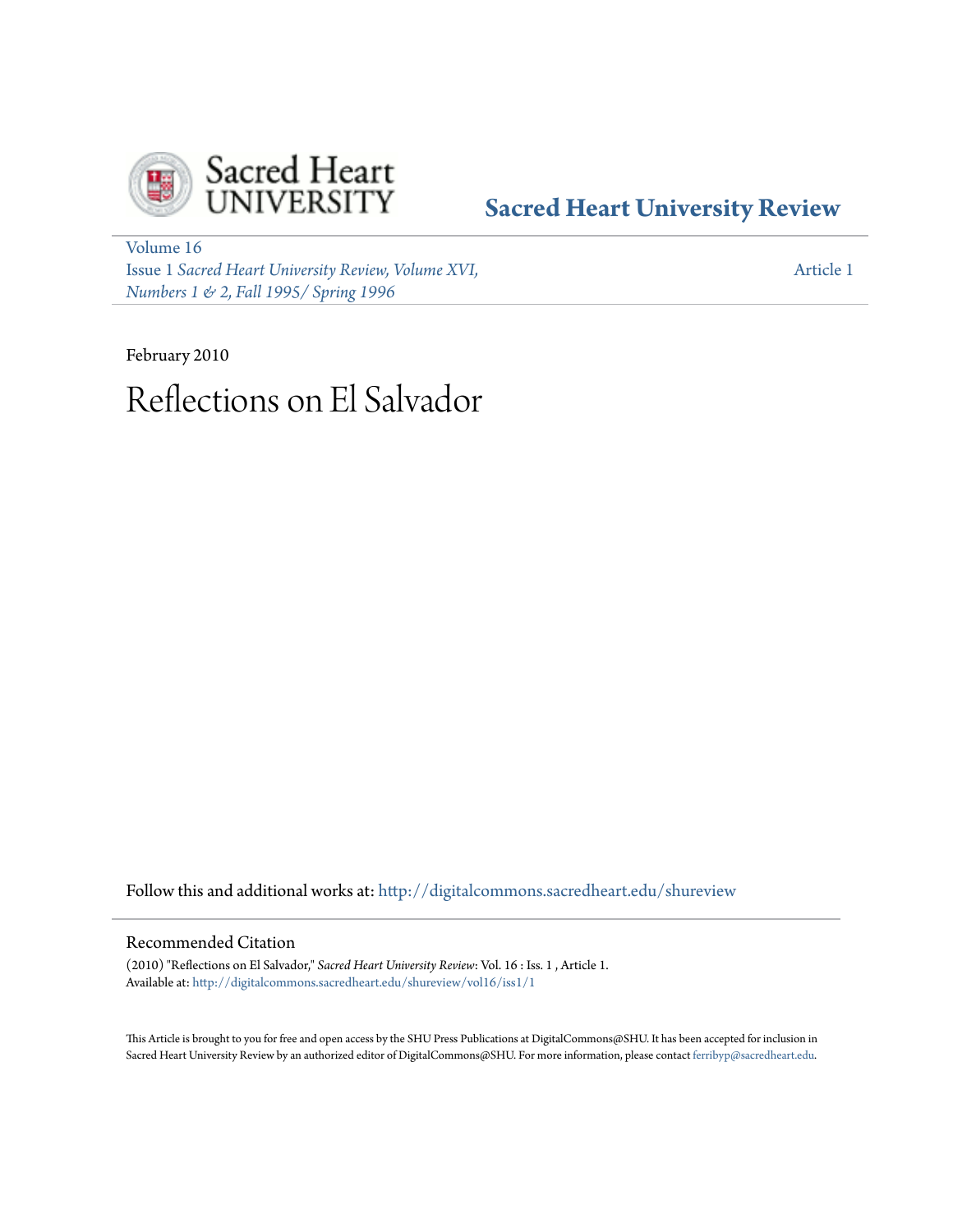# Reflections on El Salvador

 In the latter part of June 1996, the fifth delegation from Sacred Heart University traveled to El Salvador to witness the current social and political realities of the country four years after the signing of the peace accords that ended a bloody civil war.

 On the last day of his visit to El Salvador this year, President Anthony Cernera charged the members of this most recent delegation to think about our experiences and then write a personal reflection on what we learned. The idea was to share our thoughts on the visit with the university community, much the same as the members of first group did when they published ``Notes on El Salvador'' in Volume XII of the Sacred Heart University Review.

 The reflections and impressions in prose and poetry that follow are personal, often based on a particular incident, and frequently reflect an understanding the writer came to, or even may record a personal transformation that resulted from the trip. The hope is that these notes will help to accomplish several goals: to assist the university community to better understand the current historical moment in El Salvador, to attempt to show what happens to the people who participate in these visits, and to help explain why our University should remain committed to sending future delegations to El Salvador.

 It is not easy to find words to describe the compelling nature of these trips and the strength of conviction that can arise out of a visit to El Salvador. But perhaps the reflections that follow *─* including those of our two guides from the Ecumenical Program on Central America and the Caribbean (EPICA), Ann Butwell and Scott Wright, and Scott's wife, Jean Stokan *─* in some small measure will help to define these realities.

Ralph Corrigan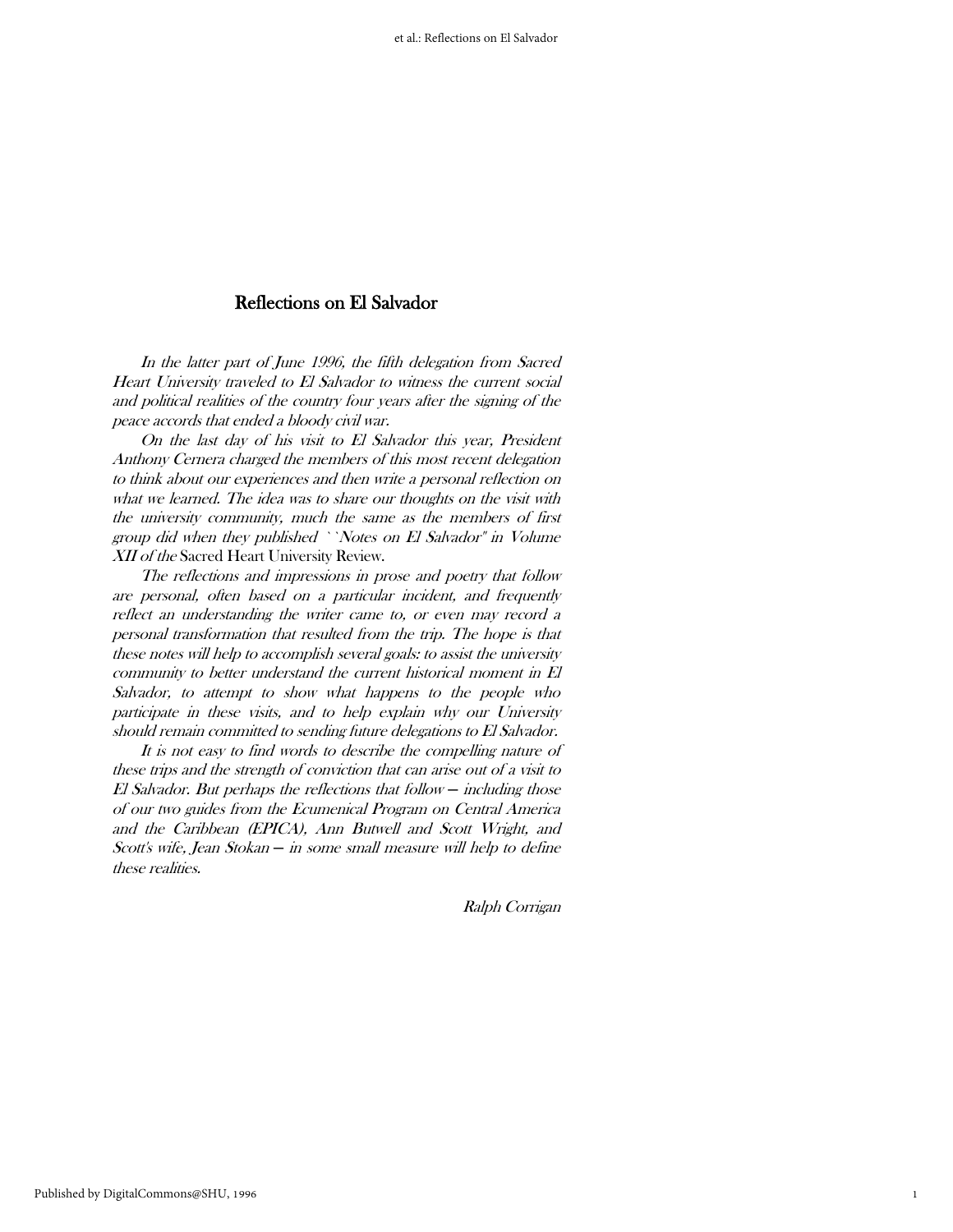# Faculty and Administrators in El Salvador: Fulfilling the University's Mission in the World

#### by Anthony J. Cernera

 At the end of its four-day visit to Sacred Heart University, the accreditation team from the New England Association of Schools and Colleges captured something of our ongoing efforts to embody our mission as a comprehensive Catholic university in the world when it stated: ``A university that sends a dozen faculty members to El Salvador for several weeks to better understand that country's problems and to seek a way of assisting its people is taking its mission very seriously.''

 This University community started its relationship with El Salvador as a response to the assassination of the rector and priest-professors of the Jesuit university in San Salvador and their housekeepers on November 17, 1989. As an act of solidarity with that university community as well as with the Church in El Salvador, Sacred Heart University conferred the degree of Doctor of Humane Letters, honoris causa, upon Archbishop Rivera Damas of San Salvador at a special academic convocation on May 17, 1990. During that convocation we committed ourselves to a long-term process of learning about and responding to the needs of the Salvadoran people.

Since that special convocation, five groups of faculty, administrators, and students have gone to El Salvador. Usually traveling in delegations of twelve to fourteen members, they have had the opportunity to see firsthand and to discuss the challenges and opportunities facing the people of the poorest country in Central America. Through meetings with peasants and labor union leaders, with officials of the Salvadoran and United States governments, with bishops, pastors, and lay leaders as well as with military officers and with professors and students at the universities, our faculty and administrators have engaged in a process of learning that has put them in direct contact with the economic, political, social, and cultural facts of the country that bears the name of the Savior.

 How do such ``study tours'' express the mission of a Catholic university in the contemporary world? Why do we commit the resources that this program of faculty development requires? I think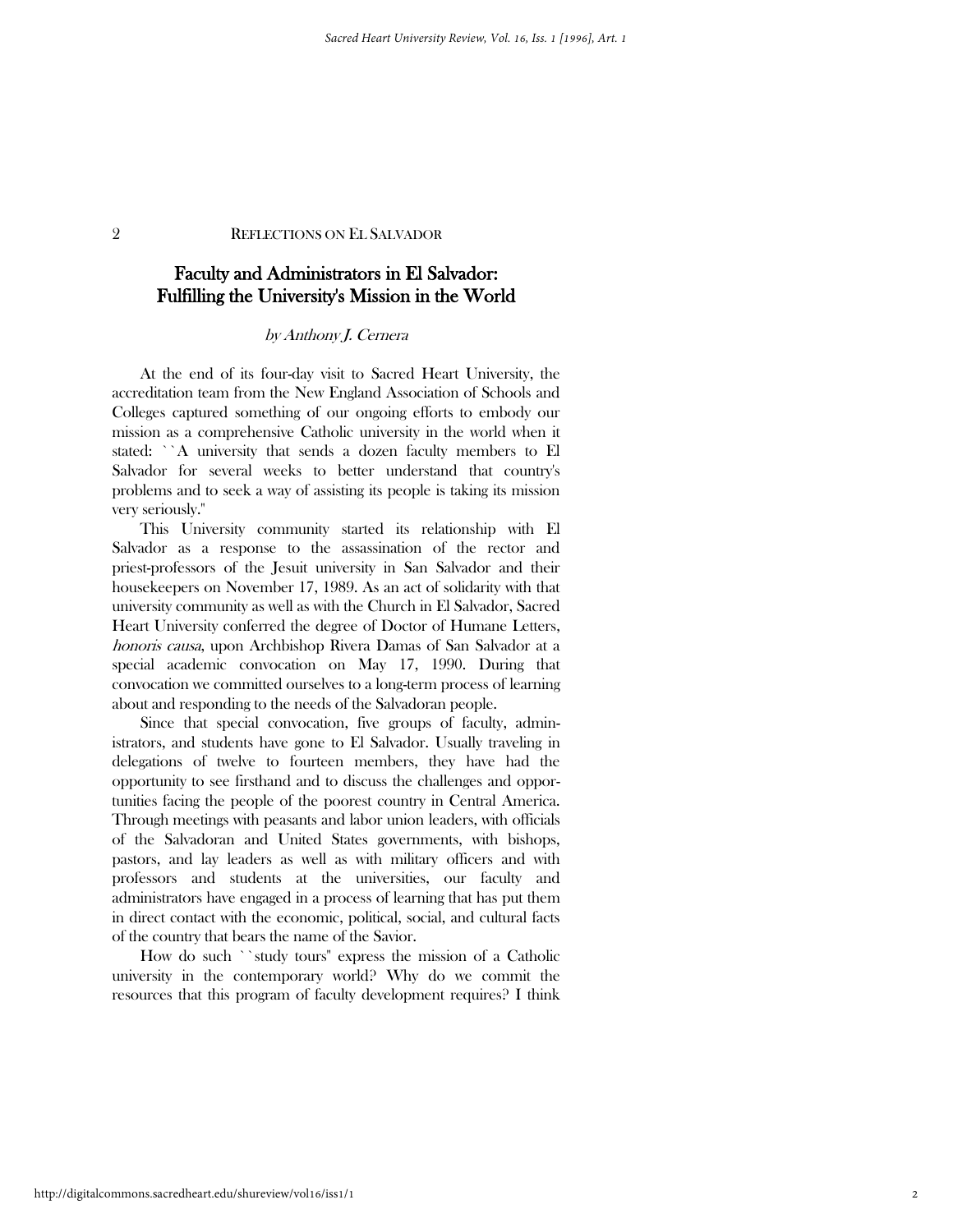that there are at least four reasons why our colleagues from the New England Association of Schools and Colleges recognized these trips as expressions of the mission of Sacred Heart University.

 First, we affirm in our mission statement that the University's primary mission is to prepare ``men and women to live in and make their contributions to the human community.'' In order for this to happen, the faculty and those who work with students outside the classroom must understand the world as it is. What kind of a world is it that our students will engage as leaders and citizens? El Salvador provides an important way of understanding the larger world. Because of its history and strategic location, it is a microcosm of the difficulties facing developing countries around the world. If we understand this reality, we will be better able to understand the reality of other poor nations, the efforts of their people to secure a better future, and the role that the United States can play in assisting in their development.

 Second, the five delegations of faculty, administrators, and students that have ``studied'' in El Salvador have forged links with specific people, local communities of Christian faith, and particular professors and students at institutions of higher education in that country. The theoretical knowledge that our professors and educators have had of particular aspects of Salvadoran life has acquired a concrete face in the people we have met with and by whom we have been challenged. These human relationships have broadened our world view, deepened our appreciation of a rich culture, and provided opportunities to understand better the dynamic relationship of faith and culture.

 Third, as do other colleges and universities, Sacred Heart University exists for the pursuit of truth. It seeks to expand human knowledge and deepen human understanding through the encouragement and support of faculty research. For our professors, direct contact with rural development and community health projects as well as with Christian communities and parishes has provided unique opportunities for scholarly research and professional development. For the professor of nursing engaged in community health programs in the Greater Bridgeport area or the theologian studying models of the Church's involvement in cultural development, participation in our program in El Salvador has broadened significantly their learning and greatly expanded and enriched the material that they are able to use in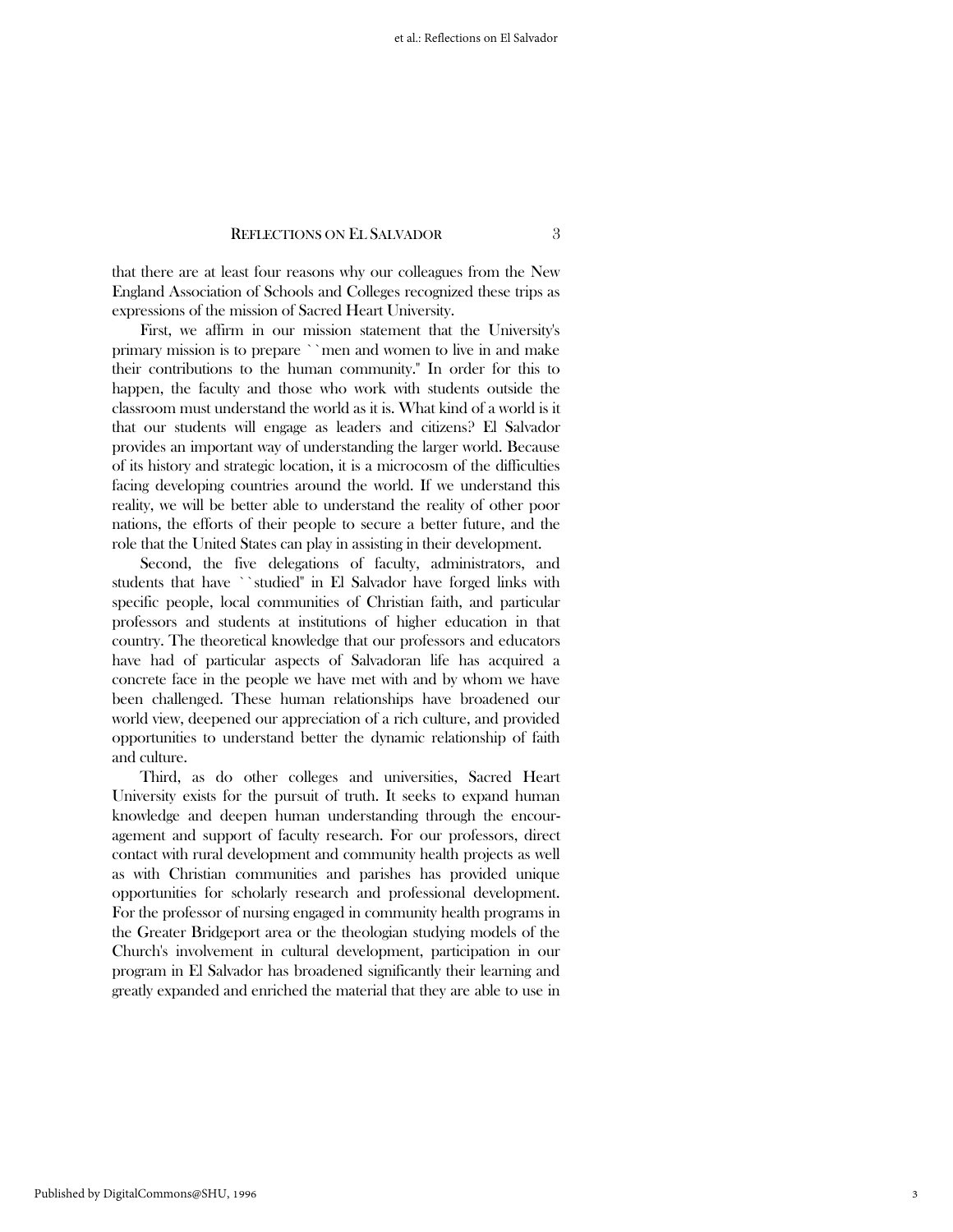their classes at the University.

 Fourth, engagement in the life of the Salvadoran people and exposure to their institutions of higher learning have assisted us as an academic community in the Catholic intellectual tradition to develop more fully the University's commitment to ``share its resources and its special gifts and talents for the betterment of the human community.'' Out of the University's continuing reflection on its involvement in El Salvador has emerged a major commitment to incorporating in its curriculum a service learning component. Last year there were nineteen such courses being taught by thirteen different faculty members. In addition, when the University community celebrated its thirtieth anniversary during the 1993-94 academic year, it committed itself to 30,000 hours of community service. From this effort numerous projects of community involvement have flourished. For example, last March a group of students spent their spring semester break in San Hilario, El Salvador to help in the reconstruction of salt works.

 Furthermore, in the 1995-96 academic year two groups of faculty members and administrators spent a weekend living in one of the poorest communities in Bridgeport, beginning to try to do in this city what has been done in El Salvador. What will come from this new endeavor will certainly deepen and strengthen Sacred Heart University's understanding of and commitment to its mission as a comprehensive Catholic university in the contemporary world.

 Finally, behind all that I have just written about our El Salvador project is a way of conceiving the educational enterprise that is the compelling reason for Sacred Heart University's existence. Catholic scholars and educators have been involved in creating and leading colleges and universities because of what they believe about human  $ext{existence - namely, that our most fundamental responsibility as}$ human beings is to become who we are. Our humanity is not fully given us at birth. Becoming fully human is a lifelong task that requires the total engagement of each of us. A human being becomes a fully authentic person through a lifetime of self-transcendence in the context of a community of authentic persons. We must move beyond ourselves in order to find ourselves.

 According to the Canadian philosopher Bernard Lonergan, this kind of self-transcendence expresses itself as intellectual, moral, and religious conversion. Such conversions involve moving beyond where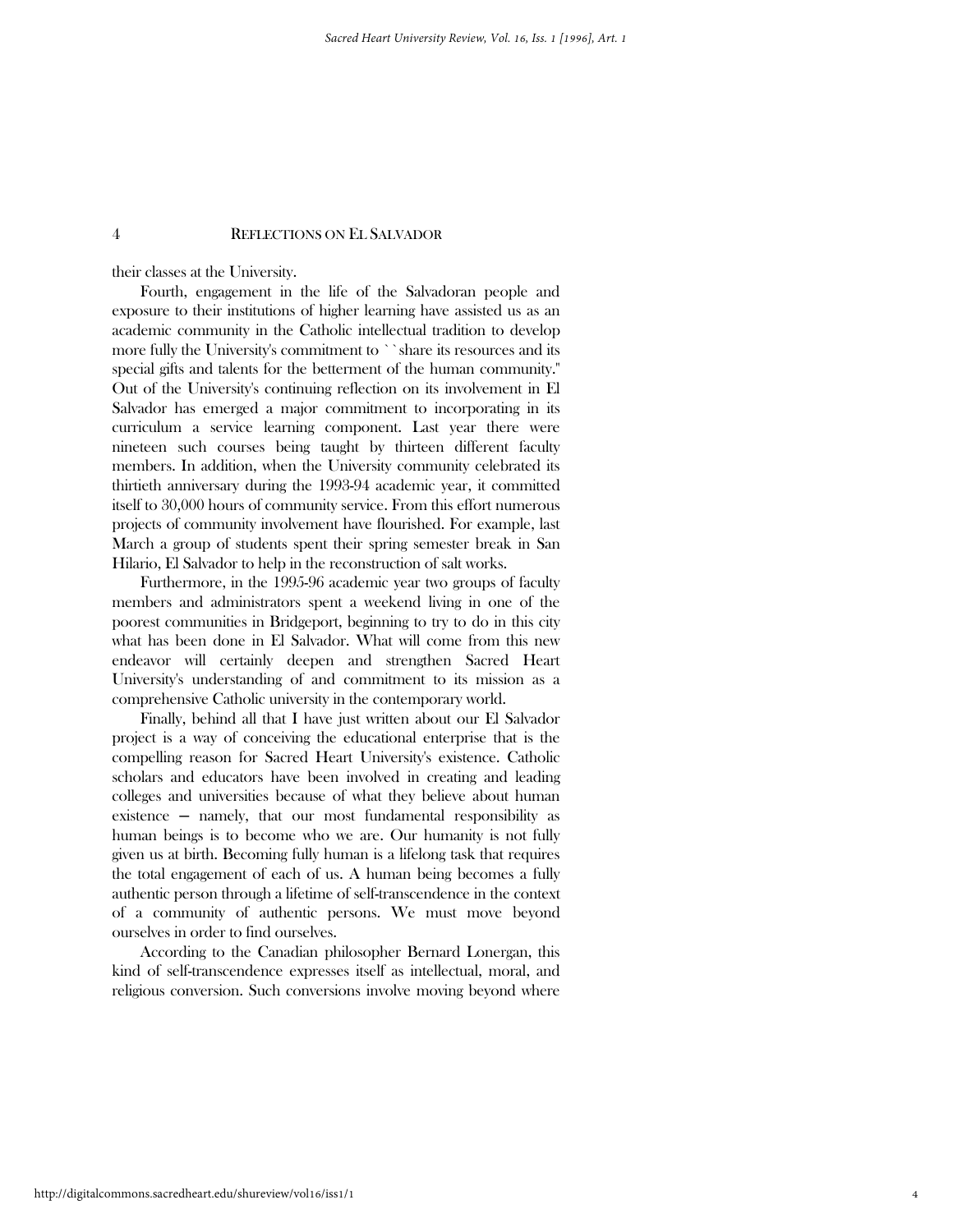we are through a vertical exercise of freedom that opens up new horizons of being for us. Put another way, self-transcendence occurs when people's hearts are changed. Alexis de Tocqueville speculated that in democratic societies there is a danger that people may end up as the kind of individuals who are ``enclosed in their own hearts.'' Education within Catholic colleges and universities ought to provide opportunities for the members of its communities to have their hearts opened and thus transformed. The opening of our hearts will, more often than not, involve a process of having our hearts being broken by the pain and suffering of others. For many of us who have been touched by the people of El Salvador through our study tours, our hearts have been broken and transformed.

# El Salvador, 1996: Were Not Our Hearts Burning for Justice?

#### by Scott Wright

 We have a friend in El Salvador who never fails to tell delegations who visit: ``El Salvador will break your heart." It's difficult these days to find any good news about El Salvador. It's difficult to find any news since the war ended four years ago and ushered in an era of peace, or so it seems. Then why is El Salvador still good news to those who choose to come and have their hearts broken?

 This past June, the organization for which I work, the Ecumenical Program on Central America and the Caribbean (EPICA), was privileged to facilitate a delegation of Sacred Heart faculty on a two-week trip to El Salvador. This was the fourth delegation which we have collaborated on in as many years, but it was my first experience with Sacred Heart and also the first experience in El Salvador for all but one of the Sacred Heart participants.

 It was not, however, my first experience in El Salvador. I lived there during most of the war years (1981-91), and worked with the church in various settings among those who were direct victims of the war — refugees, displaced people — and direct victims of the desperate poverty that caused the war  $-$  the landless poor living on the most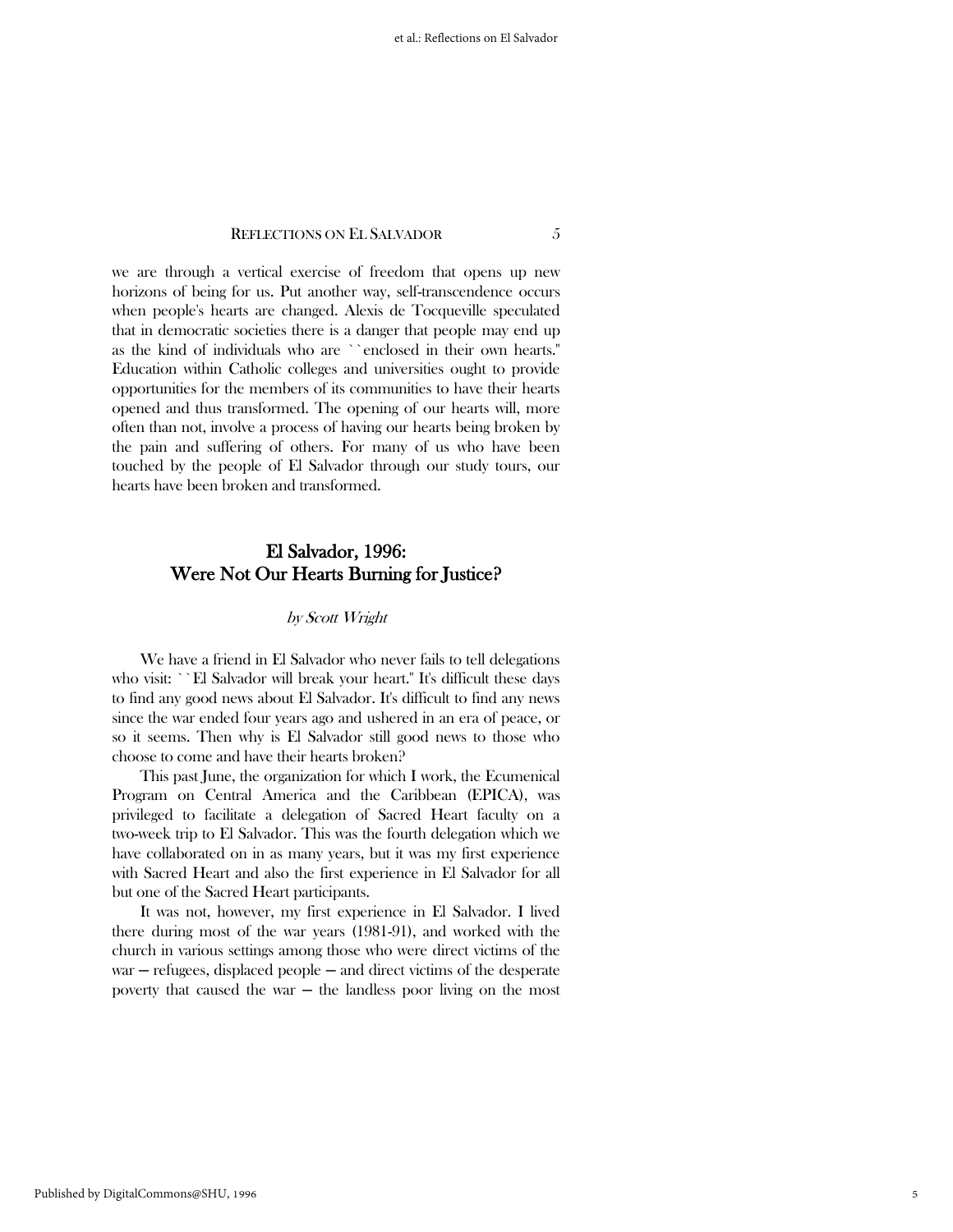unproductive lands and the homeless poor crowded into the shacks along the ravines and marginal areas of San Salvador.

 Why does El Salvador continue to break hearts? And why is El Salvador still good news to those who come to visit?

#### Broken Hearts, Broken Dreams and Solidarity

 The first question is a little easier to answer than the second. The post-war conditions in El Salvador have not been bright ones. The war ended, and that was and is positive. The U.N. Peace Accords have restructured some institutions, most notably the Salvadoran army and security forces, and created a new civilian police, and that too, despite problems, is positive. The struggle to create democratic institutions, fair elections, a judicial system that functions has been more difficult, and is on shakier ground.

 People are insecure. More than 9,000 people were killed in El Salvador last year, making it second only to Medellín, Colombia as the leader in per capita crime in Latin America. The economic crisis, the proliferation of weapons, the scattering of families and a culture of violence have created a climate of insecurity resulting in as many deaths last year as during the worst years of the war. How can that be?

 The answers do not come easy. Much of the violence is directed against women and children, and we heard differing views as to whether such violence has economic roots or cultural and social ones in el machismo and post-war trauma. Clearly, however, a culture of poverty produces a culture of violence, much as it does in our own inner-cities in the United States.

 What breaks your heart, however, is to see the effects of that poverty and violence on people you know, people you meet along the way, children growing up in a culture of poverty and violence. The temptation is to turn away from it, to block it out; it is too painful to see, and yet what keeps our hearts open and broken is the spirit of a people that refuses to be broken by violence, poverty, and injustice.

 We heard a lot about the success of the land transfer program to ex-combatants on both sides of the conflict, and to their families in the former conflict zones. True, the program has transferred a few acres of land to nearly all of the 35,000 people to whom land is due: a total of about 12% of the agricultural lands available. But it's difficult to see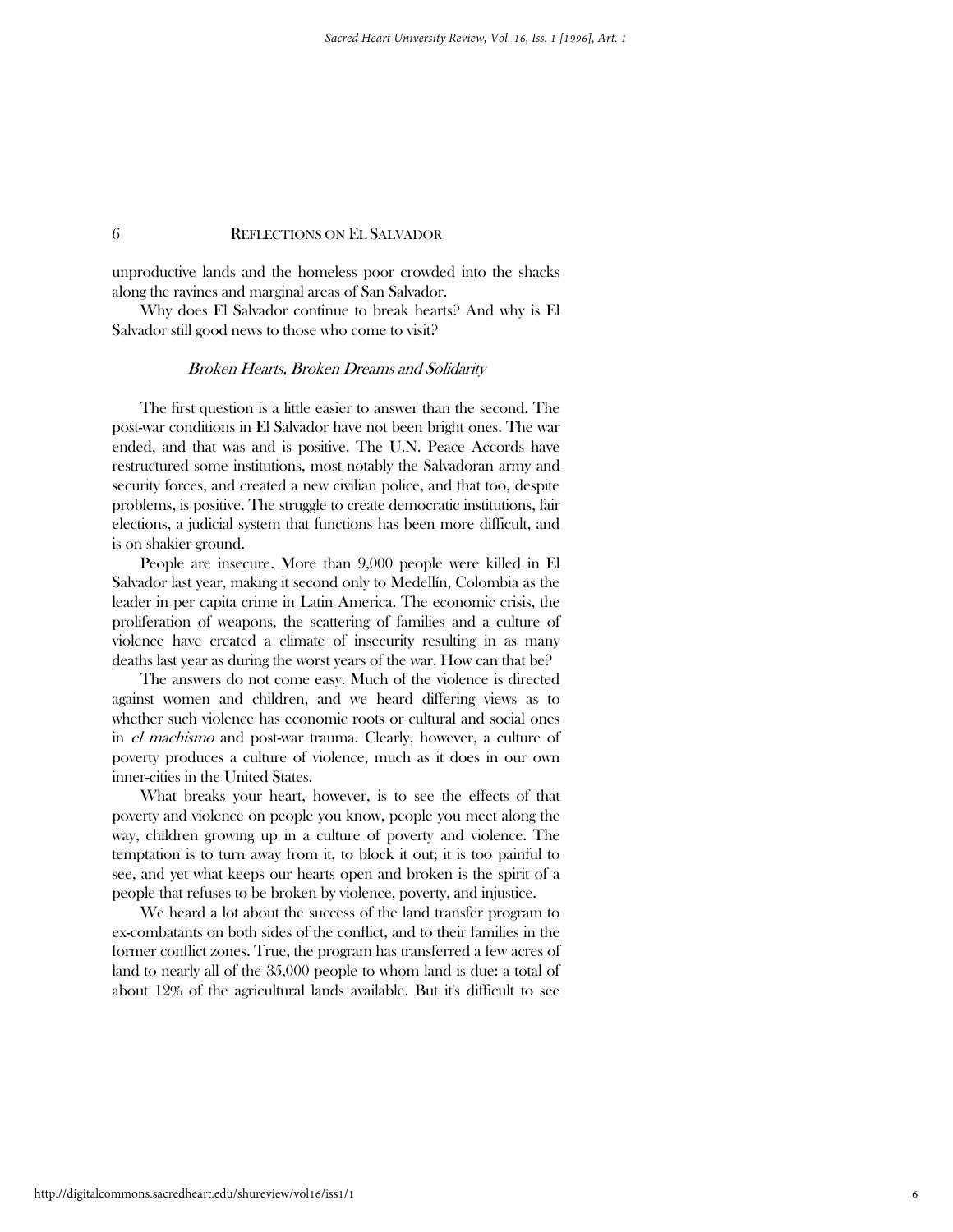what future that provides for a poor family  $-$  especially without easy  $access$  to credit and inputs  $-$  and a market that competes with the lower prices of imported grain now that the tariffs and trade barriers have been removed. Since the beginning of the year, the price of corn has doubled and the price of beans has quadrupled.

 And what is true of the small farmer is even more true of the cooperatives which were created in the 1980s and transferred 20% of the agricultural land to the peasants. These reforms, however, had been set up by the government as part of a strategy to divide the peasant population and were condemned by Archbishop Romero before his death as ``reforms with repression.'' Today, fifteen years later, most of the cooperatives are saddled with a debt which they cannot pay and are in danger of collapsing completely unless that debt is restructured and the law changed to protect instead of to break up the cooperative use of land.

The impression which all this gives you  $-$  and we spent several days with small farmers and cooperatives in the rural areas of El  $Salvador - is of a conscious effort on the part of the government, the$ World Bank, and the IMF to restructure the Salvadoran economy by abandoning the agricultural sector and production for domestic needs, and investing in more lucrative enterprises like assembly plants in free trade zones springing up around the periphery of San Salvador. Young women are paid 38 colones a day (about \$4.50), work long hours, and have virtually no job security or protection from harassment and the dangers of an unhealthy working environment.

 Those who are ``lucky'' end up in these sweat shops. Those who are not so lucky join the majority of the people in the informal sector of the economy, selling whatever they can lay their hands on  $-$  chiclets, vegetables, miracle cures  $-$  on the streets and buses of the city. Many imagine that life is better further north and try their luck immigrating to the United States. People are being pushed off the land and into the slums of the city, and when they do not find work, they migrate north to an insecure life in the United States.

 So, El Salvador continues to break hearts. Not the analysis, not the statistics, but the stories of the people like Francisca and her six surviving children who we met one afternoon in her shack along the railroad tracks in a poor parish of San Salvador, Mary Mother of the Poor. One of her children had died in the streets, struck down by a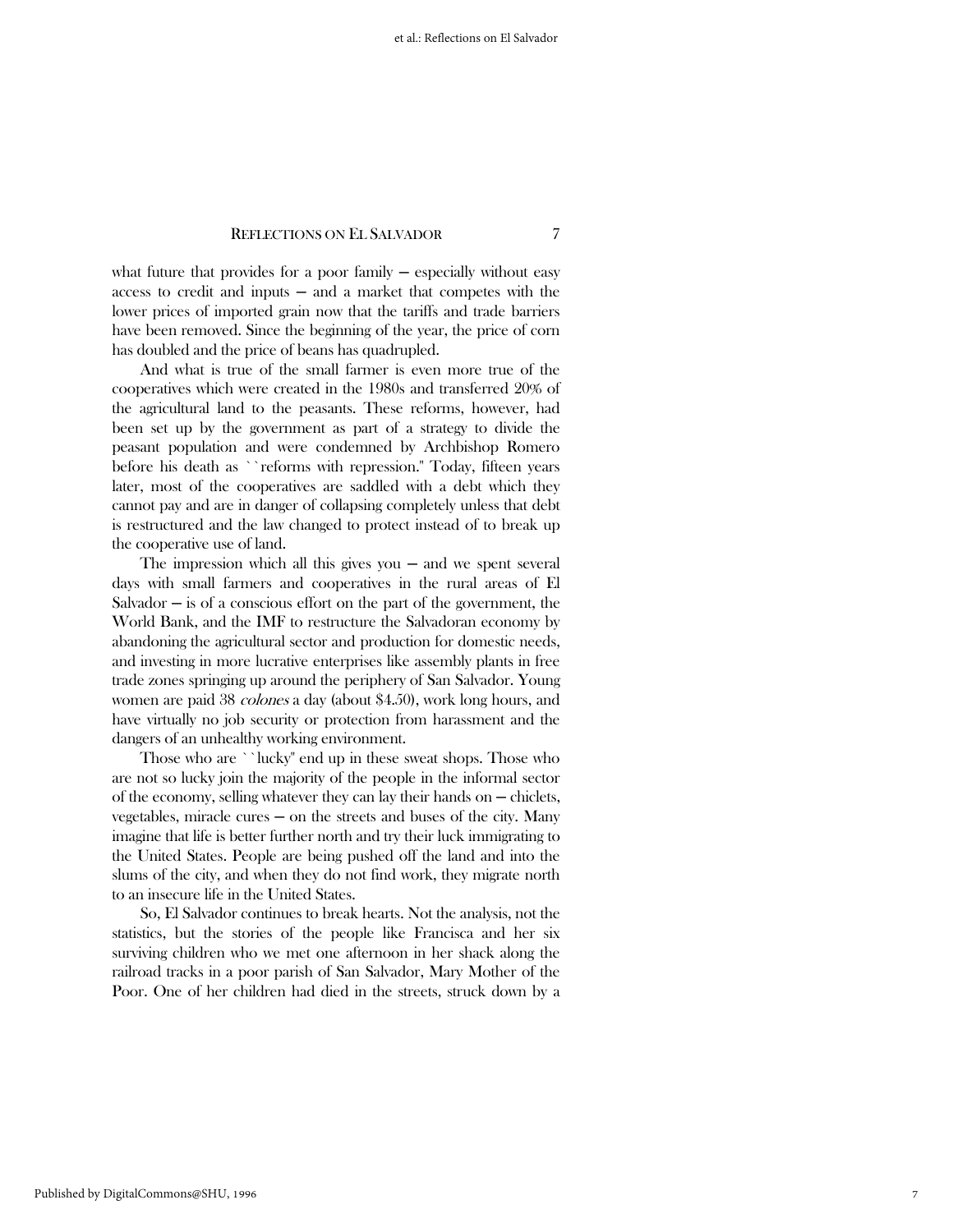car; another baby had died from malnutrition and disease. The temptation is to turn away, not to see their pain or hear another painful story. That's what powerlessness does. But it's the beauty of the children, the endurance of their parents, the dignity of the poor and their gracious hospitality which keeps our hearts open, and broken, and calls us to a deeper solidarity.

#### Good News: The Poor Refuse to Give Up or to Give In

 What about the other question? Why is El Salvador still good news? That, as I said, is a more difficult question. Before answering it, I want to say something about Sacred Heart University. I have met many people who came to El Salvador — myself included — who might describe what happened to them there as a kind of conversion experience. Our eyes were opened, our faith was deepened, our hearts were broken.

 Eyes open to the way our U.S. dollars were fueling the war effort and bringing great suffering on the people we met. Faith deepened by the faith of the poor who continued to believe and thank God and work for life in the midst of a precarious and violent situation of death. Hearts broken, by the suffering, but also by the openness of the people who took us into their homes, told us their stories, and asked us to return home and tell our government to stop funding the war because it is killing their children. Our hearts were broken, humbled by our own inaction and complicity with the suffering of the poor, on fire with anger at the actions of our government.

 What is unique about Sacred Heart University is that you have taken this experience back with you now for five years and  $-$  as a university community and institution  $-$  planted a seed of hope among the poor in the city of Bridgeport that surrounds you, offering 30,000 hours of community service and institutional support for projects of empowerment in a single year's time. Not only individuals but institutions are changed by their encounter with the poor in El Salvador. And your response of solidarity embraces the poor both in El Salvador and at home.

 That, it seems to me, is good news: that the poor of El Salvador still have the power to inspire change, commitment, compassion, solidarity and justice; that the poor of El Salvador have not given up or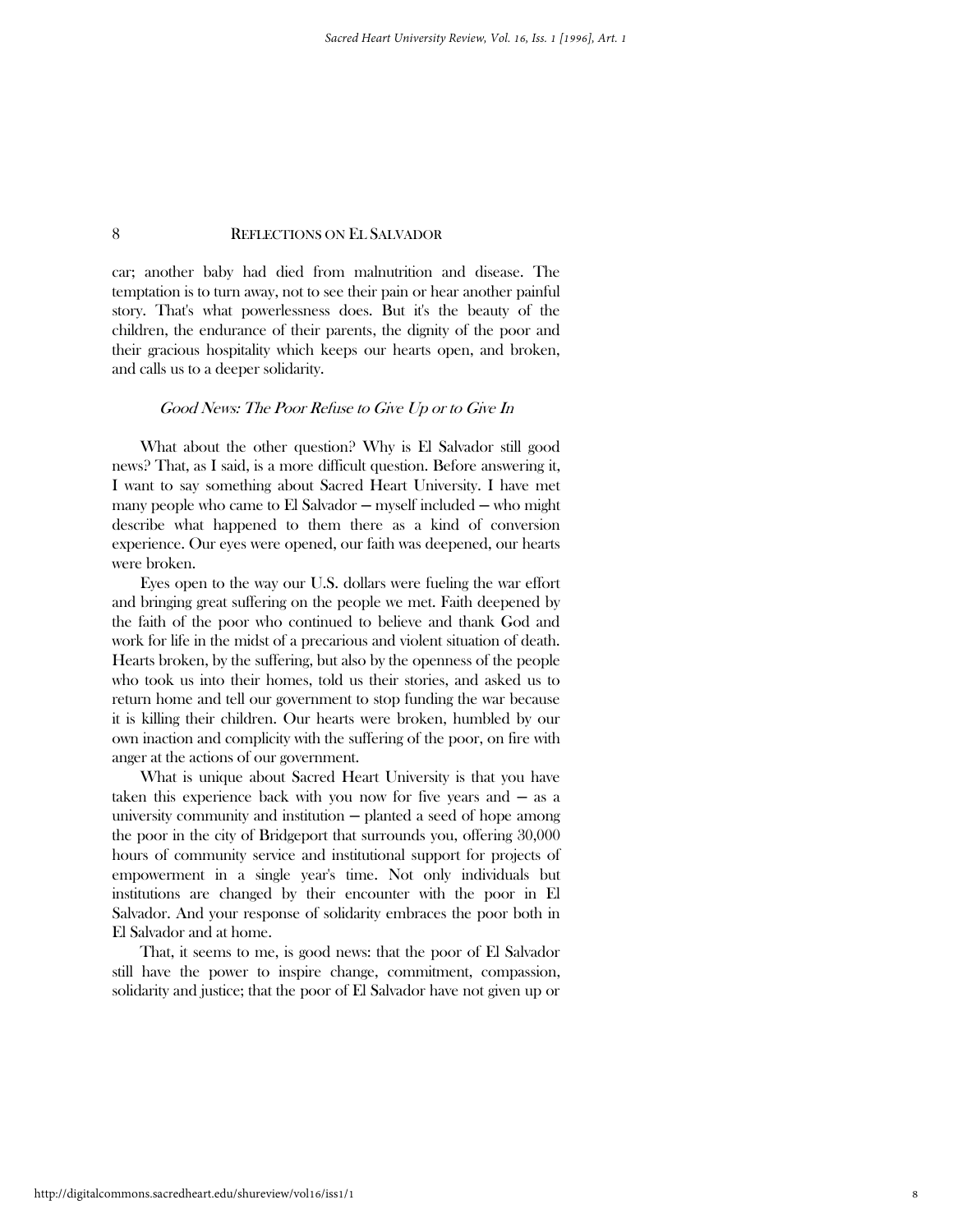given in to the post-war violence or to the neo-liberal economic plan that threatens to impoverish them even further and tie them to an international economic order that favors the wealthy and First World above the poor and the Third World.

 It's difficult to see any real alternative to the current violence and poverty in El Salvador, just as it's difficult to see any real alternative to the violence and poverty in our own inner cities. But the seeds of an alternative are there, and they begin with the refusal and the resistance of the poor to be further excluded or impoverished.

 Sometimes that refusal is found simply in the dignified response of the poor not to give up or to give in. But it also has an organized expression in community projects in local communities — the health promoters and popular teachers, the communal bakeries or sewing shops  $-$  and in popular organizations of the poor  $-$  the peasant unions and cooperatives which organized against the laws designed to break up the cooperatives or to tax the poor even more.

 Historically, the experience and culture of democracy is weak in Latin America, and it must take root in civil society before it can find a truly representative expression in political parties. But the dissatisfaction with the status quo is evident, and the dream for an alternative is there.

#### A University Experience in the World of the Poor

 Finally, I would like to say a few words about what I learned from Sacred Heart University. This delegation was unusual primarily because it grew out of the commitment of a university community and institution to the people of El Salvador. True, there are institutional relationships with the National University and the University of Central America in San Salvador, as well as sister relationships with the parish of Tierra Blanca in Usulután. But each of those specific relationships is a microcosm of a deeper commitment to the poor of El Salvador.

 Jon Sobrino, S.J., the Jesuit theologian at the University of Central America, has this to say about the mission of a Christian University, words I think that are relevant to and express the vision and commitment of Sacred Heart University:

It is unreal to think a university must be located physically in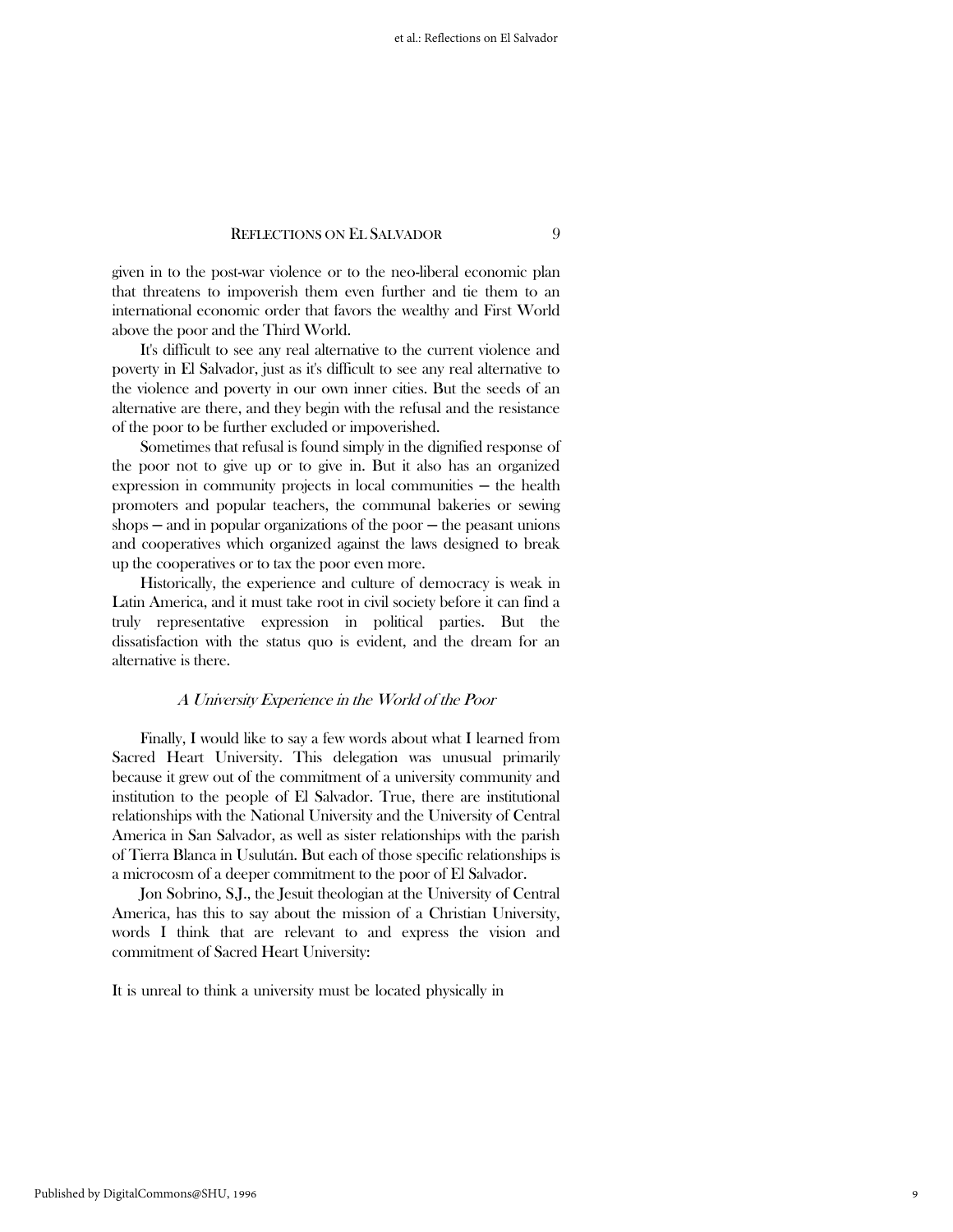the world of the poor, but it is imperative that the university see the world from the point of view of the poor ─ and the world of the poor enters the university's mind and heart.

 That, it seems to me, is what has happened over the years, as a result of these delegations of faculty and students to El Salvador. The poor ─ and not only the poor of El Salvador, but the poor closer to home, the poor of Bridgeport — have entered the university's mind and heart. Sobrino continues:

From a faith perspective, the place for incarnation is the world of the poor. . . . What this means is that the world of the poor has entered the university, that its real problems are being taken into account as something central, that social reality is being dealt with by the university and that the legitimate interests of the poor are being defended because they are those of the poor.

 What does this all mean? What happens next? Those are questions, I think, that we all grapple with, individually and institutionally, but surely the seed is planted, and if we are faithful to that seed the plant will grow. That seed is the real life and the real needs of the poor in our midst. For Sobrino, again:

I want to propose to you . . . that the university make the Third World [at home and abroad] a fundamental perspective of its work; that it place itself at the service of the Third World; that it work, struggle, and outdo itself for the Third World's salvation.

That is the challenge, and the task at hand. But that is not all:

The only thing that I should like to add is that the Third World is offering not only urgent ethical and practical demands to the universities, but that it is offering light, hope, mística, and meaning, too. To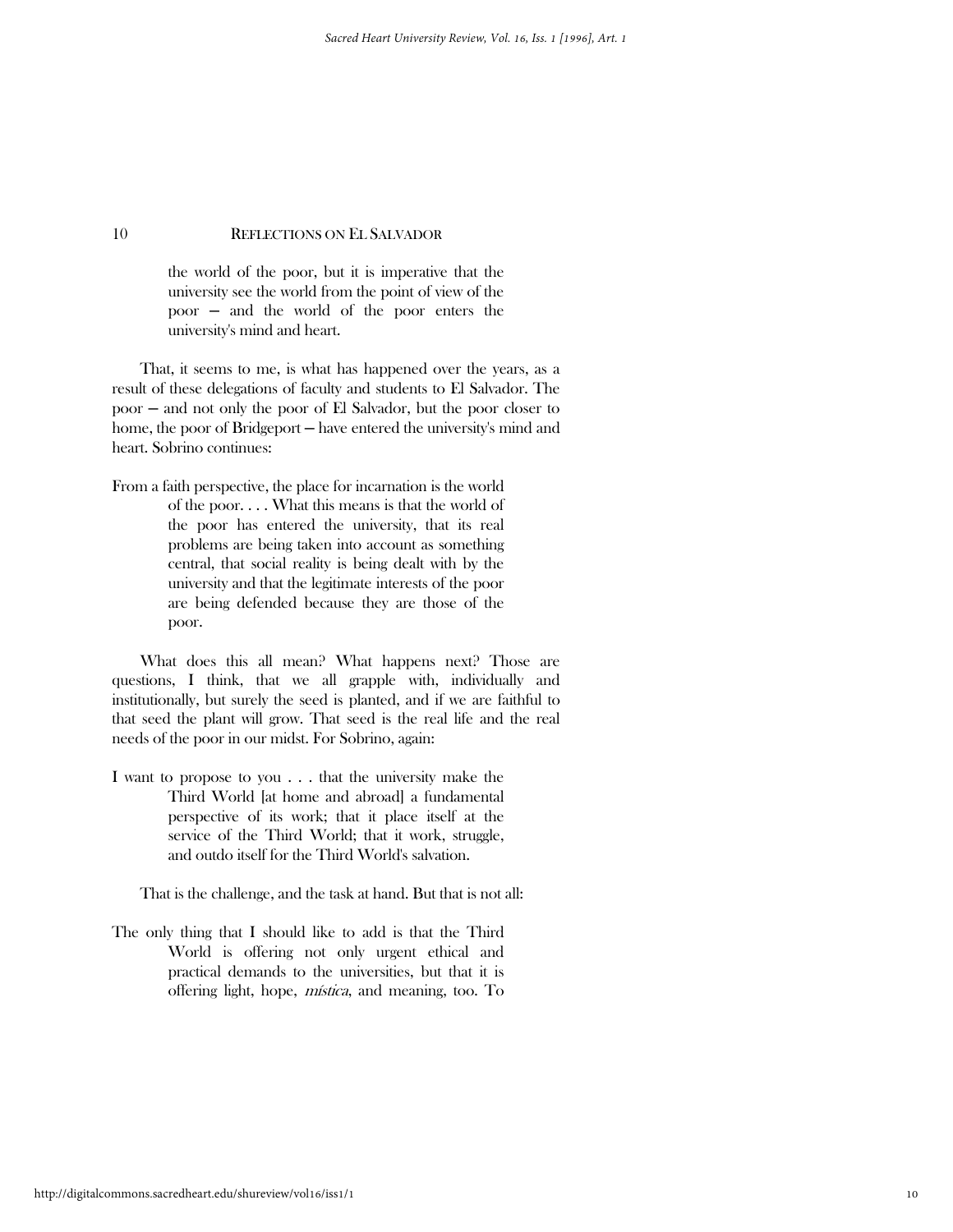serve the Third World . . . is to recover the dignity of simply being a human person; it is to make reparation for the centuries-long sins of oppression and to experience pardon; it is to receive encouragement, hope, and grace.

 Thank you, Sacred Heart, and each of the wonderful people who shared with us your lives this past year, for your example and witness of faithfulness to the poor.

 I would like to conclude with the memory of a Mass which we celebrated together in the chapel where Archbishop Romero was killed. There were only a few others in attendance, in addition to our delegation. It was truly a graced experience to lift up the memory of one so revered and loved by the poor as Oscar Romero in El Salvador, and with him to gather the sufferings and hopes of a crucified humanity into the loving and sacred heart of Jesus.

 Were not our hearts burning, broken with the pain of the poor, and filled with the gladness of communion with the martyrs? Were not our broken hearts filled with compassion for the poor and a burning desire to see justice done? May we be worthy of that moment, and faithful to its call to bring forth a fruitful and effective witness of justice and solidarity with the crucified peoples of the world — the poor in our midst, our sister, our brother.

# Touched by the People of El Salvador

by Cathy Raynis

I. The smiling faces

In your countryside smiling faces, warm brown eyes, welcoming us, glimmering with love warmth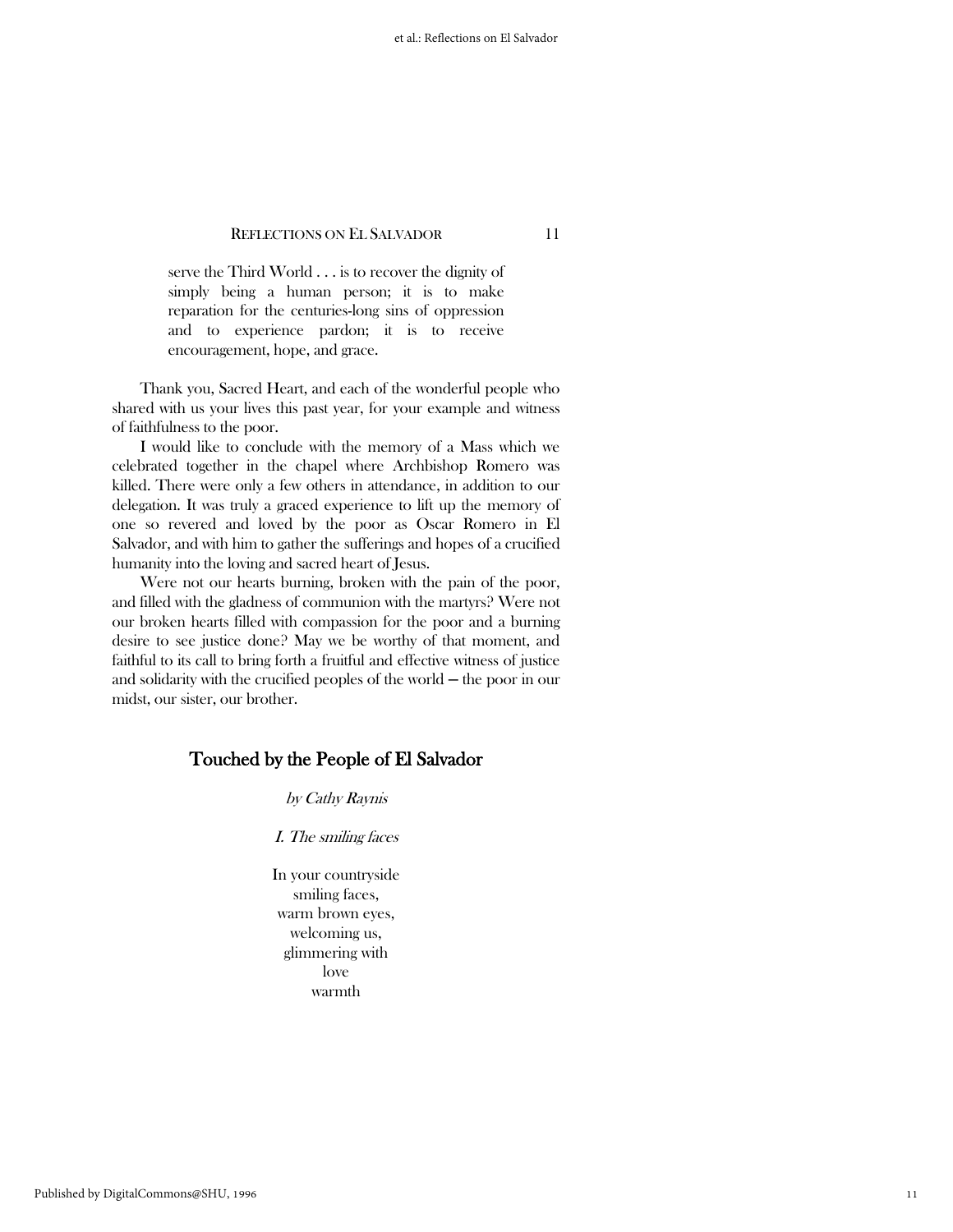and hope. Love felt through compassionate embraces, warmth and friendliness woven in happy laughter, and hopes in stories of survival.

El Salvador, in your countryside you welcomed us with open arms and glowing pride. Pride in smiles pride in the sparkle of warm brown eyes pride in the beautiful, bright, colorful gardens rays of sunshine in the smallest of huts.

The campesinos glowed with pride  $$ pride in the land, pride in their ability to work the land, pride in surviving the death and despair of war: death squads, losing land, family, and homes, weekly massacres . . . Archbishop Romero, the Jesuits and the two women, the Maryknoll Sisters, thousands of your friends, family, and countrymen. And through it all you love ─ warm brown eyes sparkling, smiling, welcoming, with pride  $$ pride in God pride in self, pride in the compañeros, pride in survival, pride in El Salvador.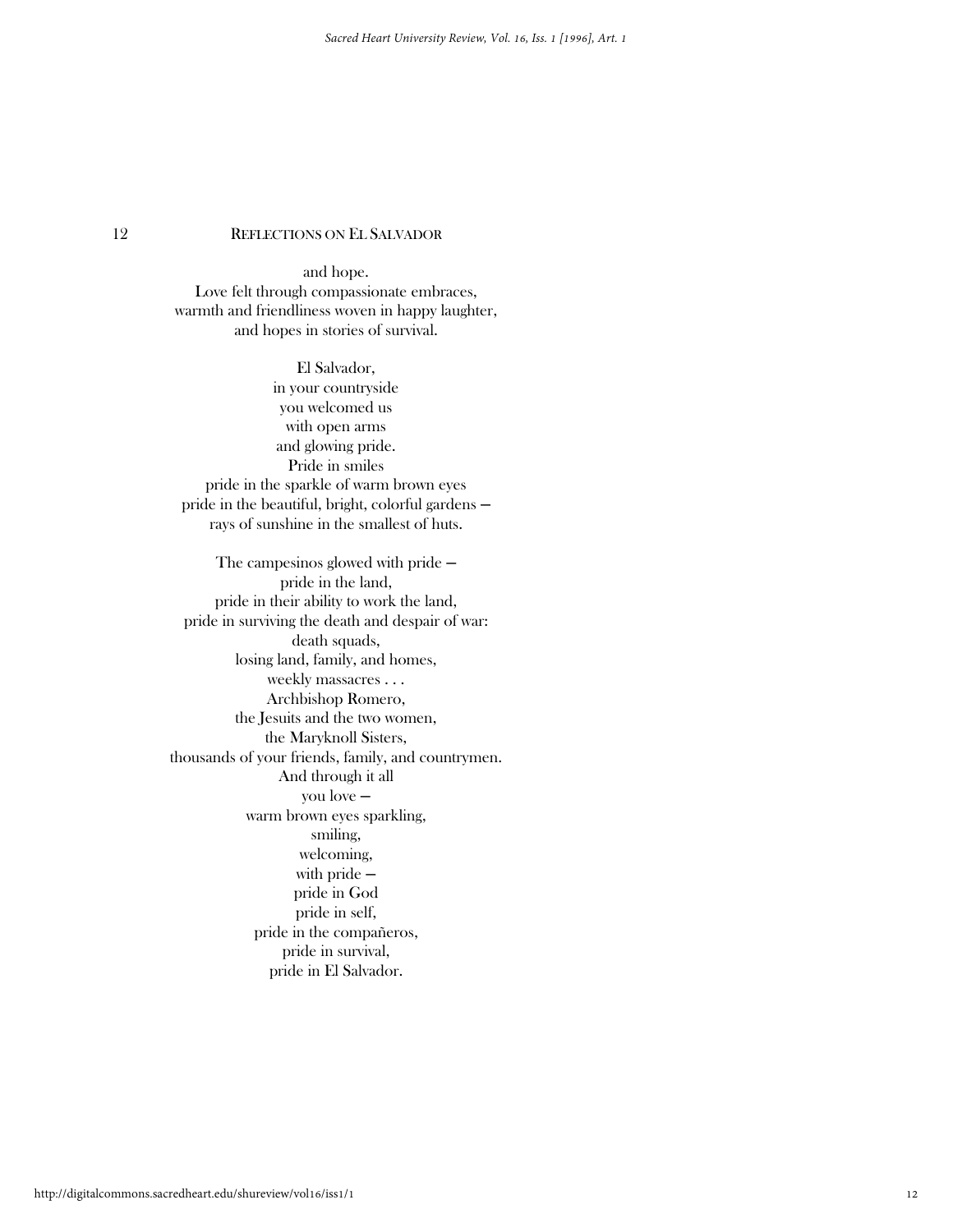### II. Out of your comfort zone

You have beautiful places to live. You are free to speak and free to roam. You are free to learn, to grow, and to be just about anything you want to be  $$ yet you yell and complain to get what you want because what you have isn't quite enough. As you yell and complain about something trivial I hold my tongue, but I'd love to ask you ─ do you ever travel out of your comfort zone? Do you ever visit those who must stay poor to guarantee you your lifestyle? Your position in this world entitles you to luxuries. But what about the poor? Do you ever think about them? If you did, I think you'd be embarrassed that you are yelling and complaining about the trivial when you have so much to be grateful for. Do you ever stop to give thanks for your blessings? Do you ever stop and think of those less fortunate than you? Do you ever try to make a difference in the lives of the poor? Do you ever travel out of your comfort zone?

Let me take you there. In between railroad tracks is a river contaminated with solid and running sewage  $$ and a wall of garbage between which they struggle to live in tiny dark huts made of mud, with no bathrooms, no running water, no windows, no floor. They struggle to live in filth with disease and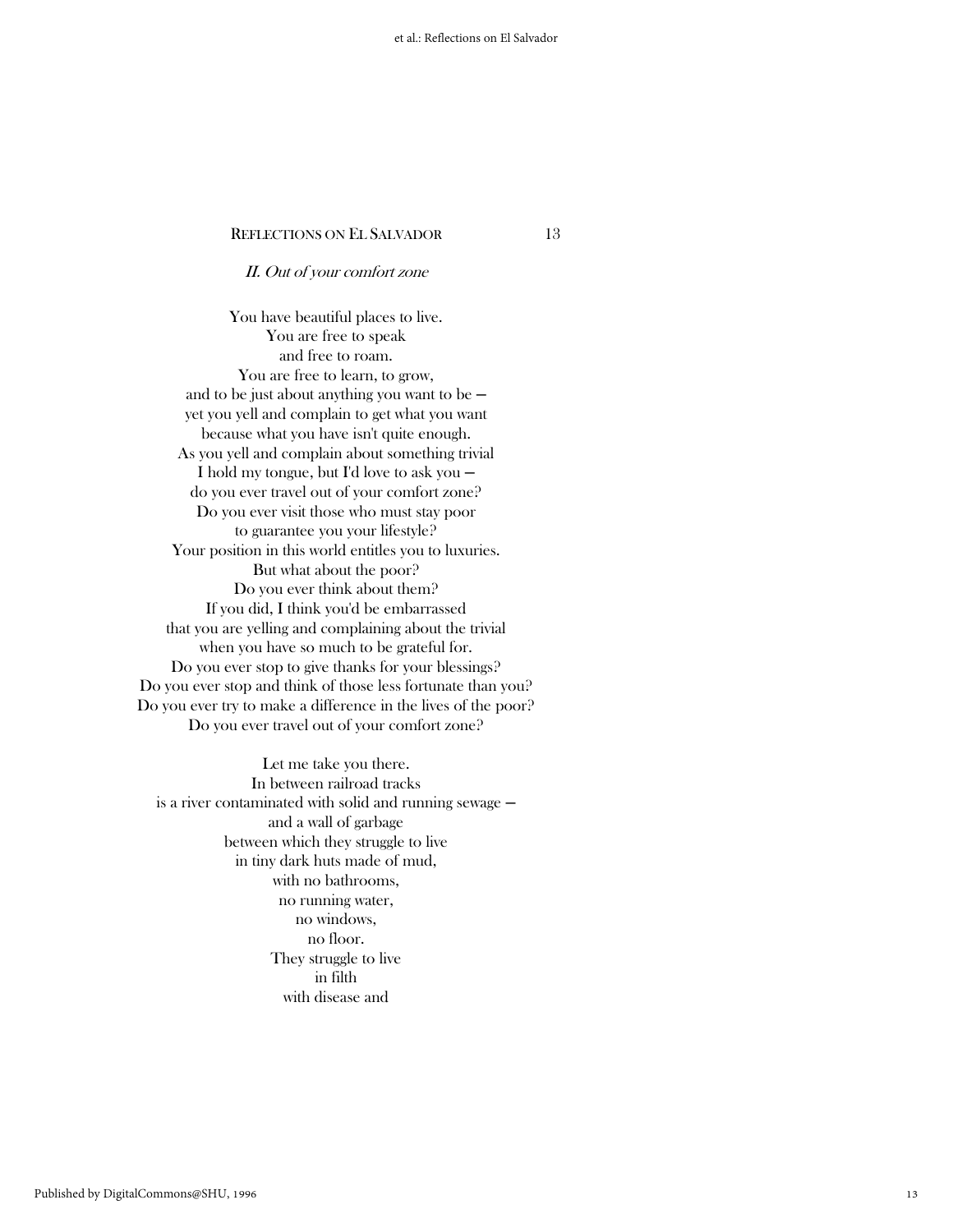no access to doctors. Their children are dying from so many things you take for granted. Your child will survive, but theirs will die. Do you ever travel out of your comfort zone? The children are barefoot sick and hungry full of life and dreams yet barely eking out survival the fittest struggling to survive, the weak dying before your eyes on beds of cardboard, on clay, four or five to a bed. No privacy for mom and dad. Survival and death, pride and despair. Taken out of your comfort zone . . . will you be grateful for all you have? Will you stop yelling for more? Will you turn your heart to help?

### III. Be touched by El Salvador

May you wake in their home in the dark mud shack that seems like a cave holding a family of nine where children have died, where children are smiling, where children are dying from lack of food and dirty water, where children are at the top of their class, and others are bloated, sick and dying. Despair, pain, hope, dreams ─ all rolled into one tiny home. May it pull at your heart. May it make you question your soul. May it tug at your conscience. May you scream, cry, and wail for the pain and injustice in El Salvador. May you be motivated by their hope and determination.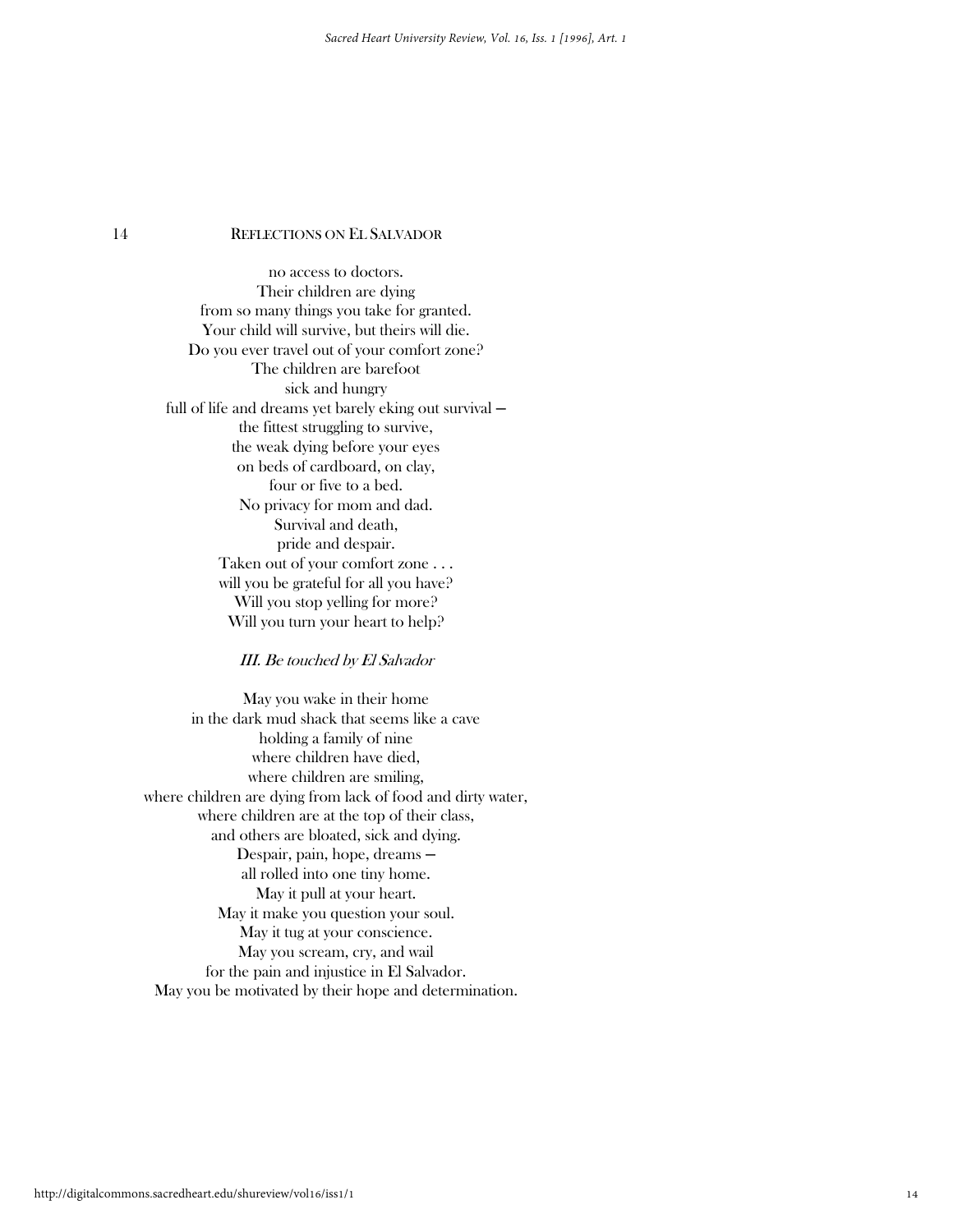May you visit the poor of El Salvador, and be blessed with their love and compassion. May you be touched by their pride and their durability. May you realize you will really live and love when you are touched by the poor.

### IV. Learning Community

Community is openness to others, gracious and welcoming, loving and compassionate, welcoming without limits. It is pride amidst desolation, providing services for each other, leaning on each other to rebuild schools for the young and the college bound, medical facilities, health and sanitation courses, sex education, women's services, domestic violence hot lines and counseling, self-esteem, spiritual education and out reach, homes, water supplies, food supplies, churches, community finances, working together to survive in community.

We, the more developed  $$ welcoming, if on our terms, on our time, not just any time; surround ourselves with a chaotic pace of life: minimal time for welcoming, minimal time for connecting,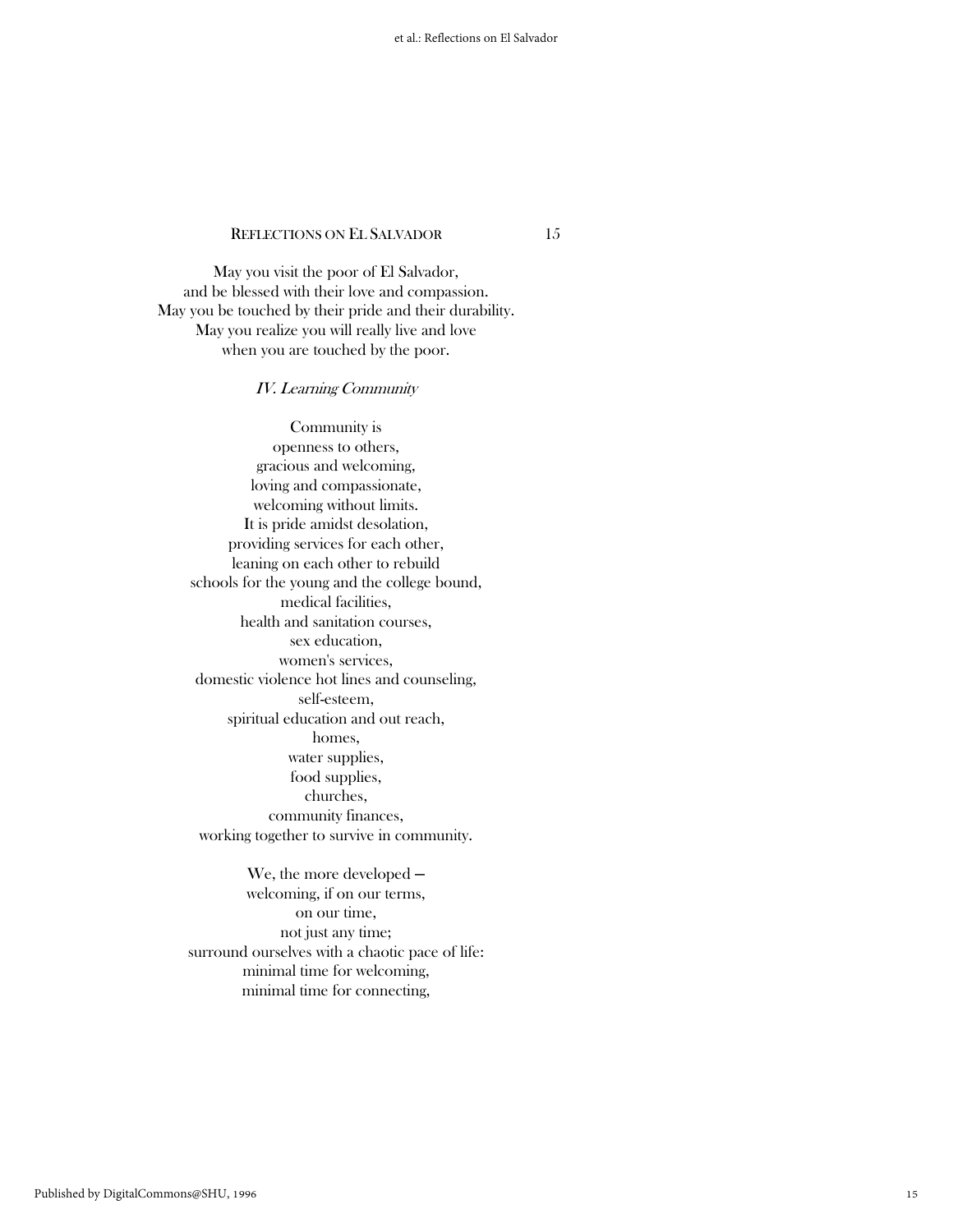minimal time for new friends, minimal time for family, while our communities are unraveling.

We surround ourselves with stuff, with chaos that seems so important, that makes us look important, or feel important, stuff and chaos that keeps us busy, so busy and protected by it all. Walls of busyness protect us from the world around us, so we stay safe in our world of chaos. We know not our neighbors and have fine-tuned the art of quick congenialities. We keep everyone at a distance, we control who we welcome into our world, we box our family into an hour of ``quality time,'' and send our dearest friends that once a year holiday family newsletter. In these latest of times we connect with our closest friends and colleagues with e-mail and phone. But are we truly connecting? Limiting our connections to others . . . limiting a free flowing warmth . . . an uncontrolled compassion and laughter . . . welcoming all visitors at any time . . . caring about neighbors . . . working together for survival? For community?

V. Opportunities

We have a lot to learn from El Salvador, from the struggles of a land we never anticipated, heartache like we had never known, poverty like we have never experienced.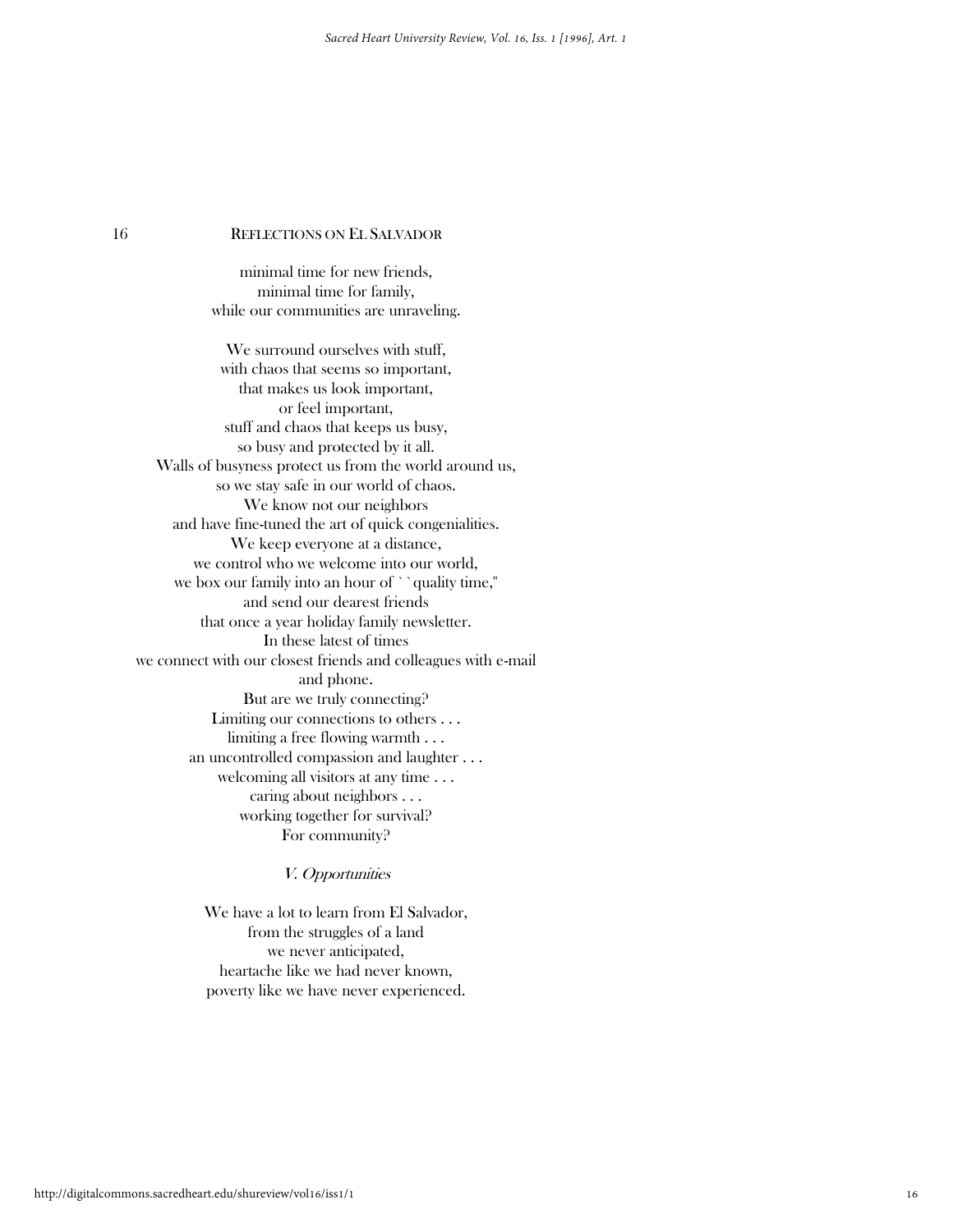Priorities change after witnessing the crying eyes of children in pain, the frustration of families trying to maintain their land, a country trying to rebuild after brutal death squads and war ravaged their land.

We connected to each other in El Salvador as we had never dreamed. We leaned on each other during our experience, building friendships and community in El Salvador, bringing that supportive community home, connecting with each other across campus like never before, taking what we learned about community in El Salvador home, touched by the people of El Salvador as we never dreamed possible.

# A Change in Perspective

### by Ann Butwell

 Coming to Archbishop Romero's house and the Divina Providencia hospital chapel where he was killed on March 24, 1980 always affects me deeply. It doesn't matter how many times I come. The stories of his life rush through my mind. Today I'm reminded of the stories of his conversion from a conservative hierarch who persecuted Jesuits to someone who inspired those same Jesuits. I realize the humility it took to live here when he could have gone to the fanciest place in town. And when we enter the chapel and see a woman kneeling in deep concentration, what is present to me is his commitment to justice, founded on hours and hours of prayer.

 We enter the chapel solemnly, in reverence to the great honor that Salvadorans pay him. What never ceases to amaze me is that Romero's life touched so many people, and his death touched even more. Yesterday when I came with Michael to inquire if he could celebrate mass with us this morning, a kind sister showed us Romero's living quarters. She'd patiently waited as our eyes took in everything: his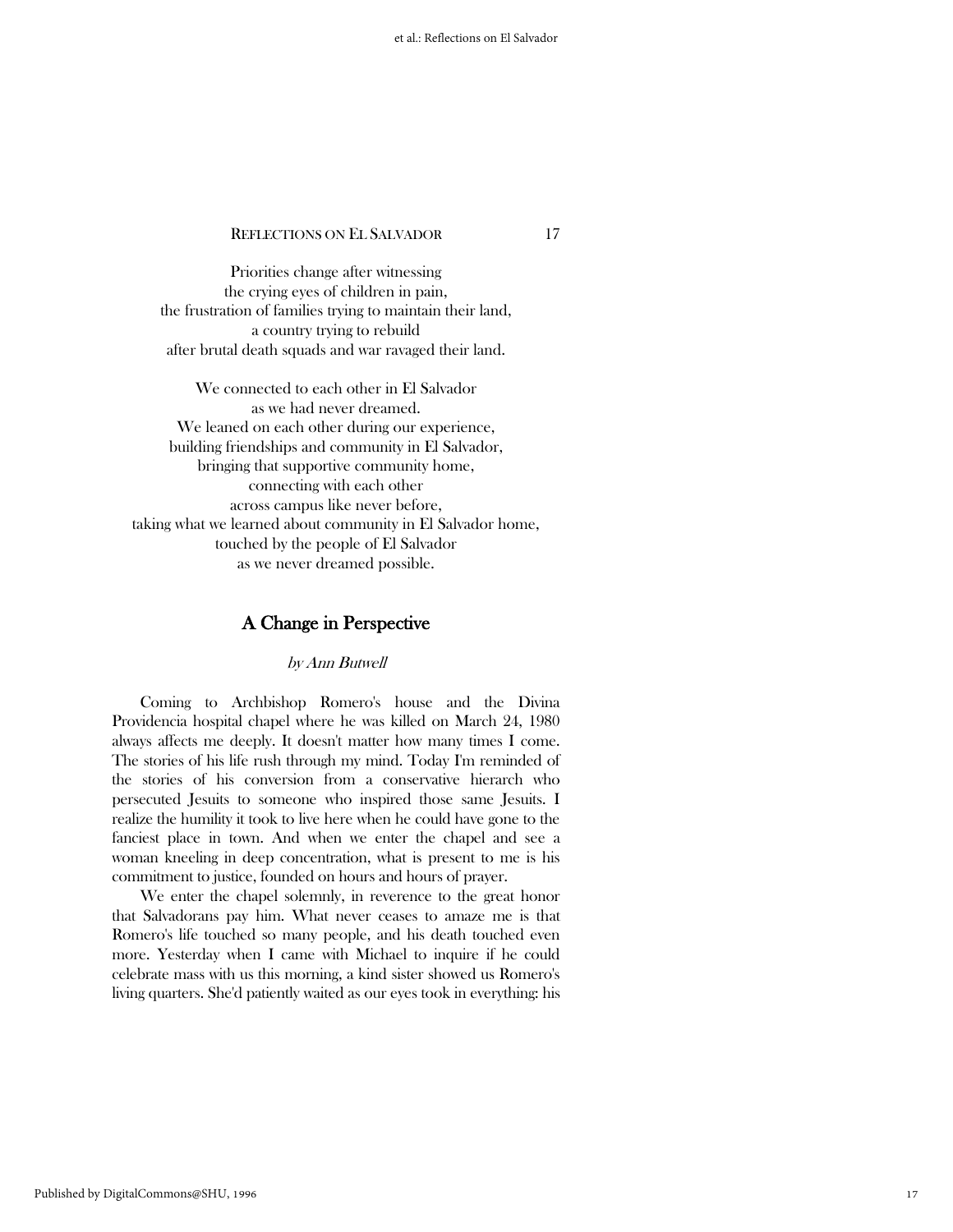blood-stained vestments with one tiny hole in the center, his modest room, and the tape recorder he'd used to journal. When we began to study the black and white photos taken of Romero after he'd been shot, she brought our attention to the woman beside him. ``That's my sister right there," she informed us. ``My biological sister," she added when it seemed we didn't know how to ask our next question. Her sister was present when they crucified Romero. What an honor and what a curse. When we encouraged her to share more about the photos, she pointed out her father. He was there, too? Her life and her family's life were inextricably woven into Monseñor Romero's. No matter who you meet, eventually there is a story: ``He baptized me,'' or, ``I was present at the massacre that took place during his funeral.'' ``We are cousins.'' ``I witnessed his first miracle.''

 I hear this litany as I take my seat in the light-filled chapel. Michael is already vested and ready to begin the liturgy. Before the gospel, the kneeling woman starts to sing a Salvadoran alleluia. Her voice is joined by our voices, and the beauty spills up into the high spaces between the mahogany rafters. We are transfixed as Michael pronounces the Word: a seed must die or it will not bear fruit. I begin to get dizzy. Is it the typhoid fever I've just been diagnosed with or is it the Spirit?

 It must be the typhoid because Michael looks worried about me as we stand to form a eucharistic circle. ``You sit during this part,'' he instructs me, seating me on one side of the altar and a pale Ann Louise on the other. I am fine as long as I am praying, but when I look up, everything spins. For the first time, I see the open front doors from his point of view. They open to the drive from where the single exploding bullet came. I feel vulnerable, exposed. The space between the doors seems too wide from this perspective.

 I look back down. But I am ambushed by the distinctive pattern on the marble floor. It's been engraved in my memory ever since the first time I saw those photos. I imagine the chalice falling on the floor. And bleeding. I see Romero fall. NOOOOOO! I want to scream.

 It is hard to take seeing things from his perspective, sitting in his position. It's a position of leadership. A position of vulnerability. Is that what martyrdom means? To become completely vulnerable? The Bible passage Monseñor quoted so often comes into my head: ``There is no greater love than to lay down your life for your friends.'' Would I be brave enough? Would I pass that test?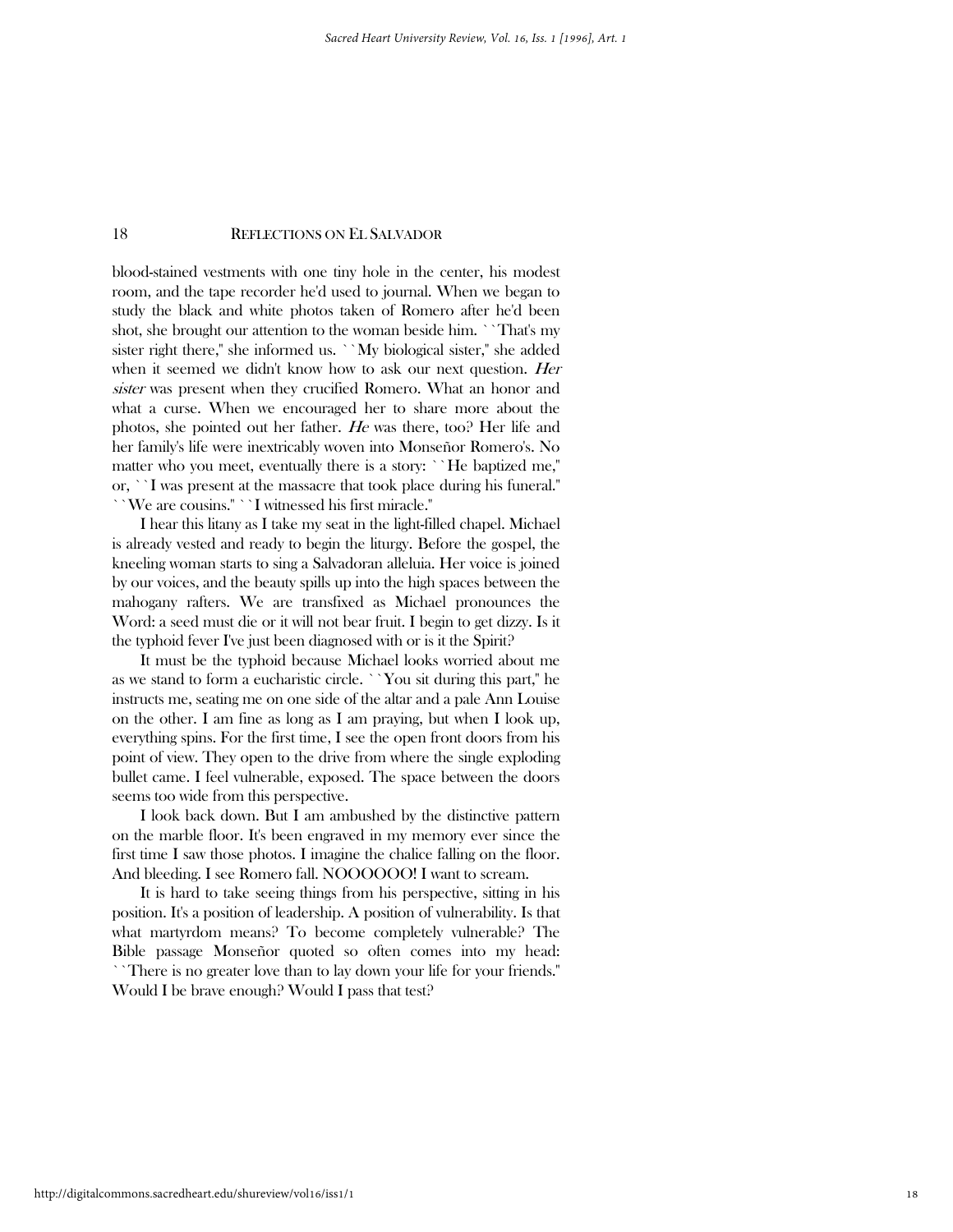Is my love great enough?

 I think of Romero and of so many Salvadorans who have gone after him, and the immensity of their love overwhelms me.

# El Hospitalito

by Rev. Thomas Michael McLernon

At that same altar where he offered not the bread and wine changed, but his own blood shed, as was his Master's, to give life to others. His name still spoken as if he were yet in the *casita*, alive among them, and he is. His promise that if he were to die, in the people he would rise, a reality, encountered daily in the reverent mention of his name.

### He is Martyr.

Just one among many: old and young, children, women, men, catechists, priests, fathers of families, mothers to be, nuns, lay missionaries, parish workers, martyred all. Names spoken as a prayer reminiscent of those listed of old: Clement, Cletus, Agatha, Lucy, Cornelius, Lawrence, Cecilia. Now, María, José, Roberto, Hernán, Ida, Oscar: All witnesses together to the larger dream where the wolf and the lamb can lie down together; to the time when there will be no harm, no violence on all God's holy Mountain.

> El Salvador, Holy Mountain, holy place. Made holy by the blood of martyrs who lived and died dreaming a dream as old and powerful as life itself.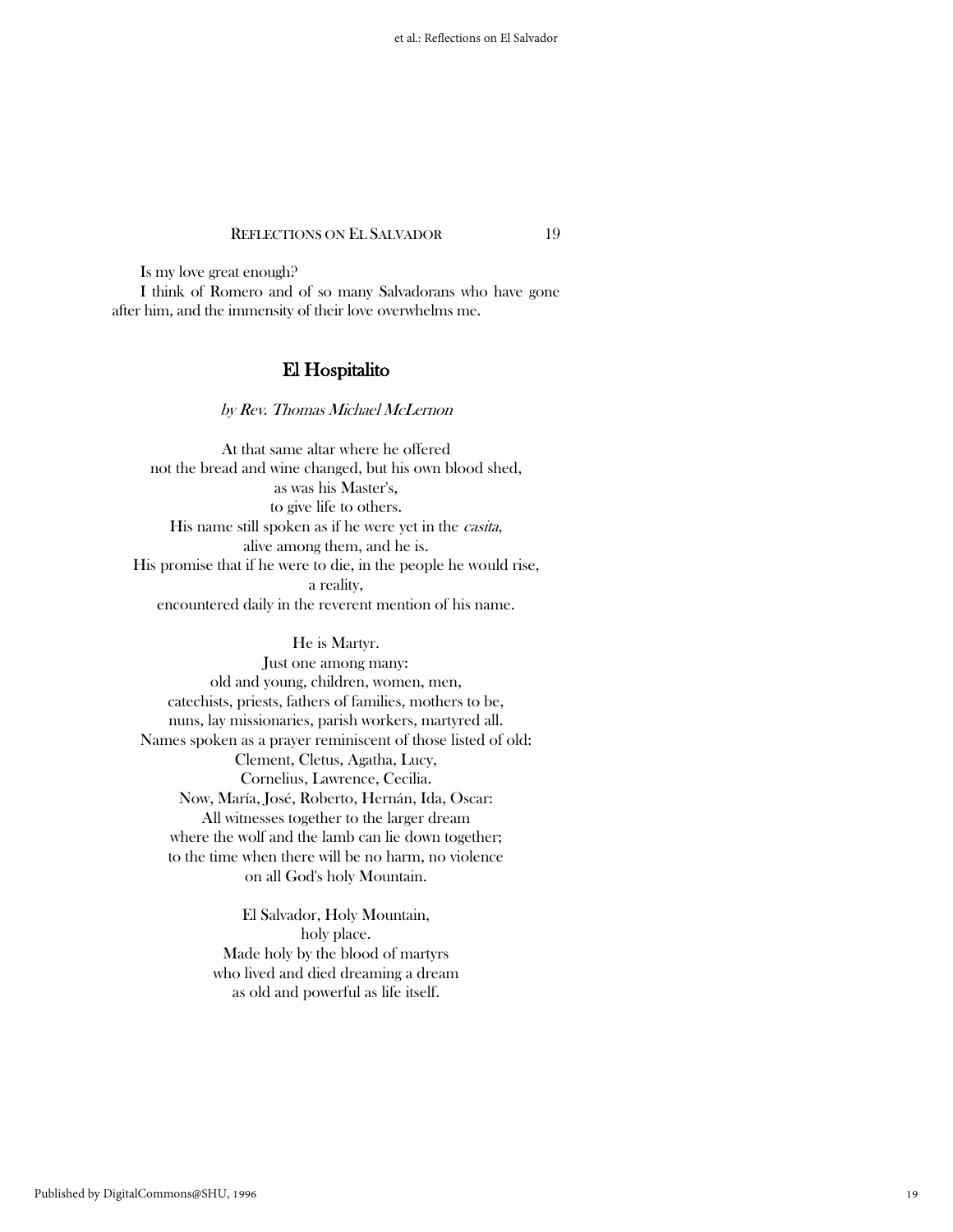The now-living and the former-living bonded together in a present rich with spilled blood. Blood poured out so that others may live, so that others may dream, so that others may walk in dignity and freedom. Blood poured out so that neither principalities nor powers, drunken soldiers nor death squads would be victorious. Blood poured out so that those who can kill both body and spirit would not win the day and determine the future  $$ which, after all, belongs only to God, and to those who are God's friends. What a privilege to have climbed that holy mountain, to have walked that sacred ground, moist with the blood of many martyrs.

> At that same altar, I began to understand a future that belongs to those believers willing to die to gain it. I caught a glimpse, a fleeting scent, of the Kingdom yet-to-come, but-already-here: Ciudad Romero, Nueva Esperanza, Tierra Blanca, and more.

# The Hammock

### by Anne-Louise Nadeau, S.N.D. de N.

 Suspended between life and death . . . is stretched a sagging hammock. It is tattered with age, yet encrusted with remains of your afterbirth, rotted with that sour, slimy smell of cloth that has never had a chance to dry, and at intervals is spattered with what little remains of your bodily functions. It is on this precarious tightrope of thread and holes that you were born, Little One, and on which you lay dying on this sweltering June afternoon.

 Your bloated, fluid-retaining body is quiet while your fever-cracked lips are a heart-breaking testimony of a torment you should never have to endure. You try to open your eyes at the sound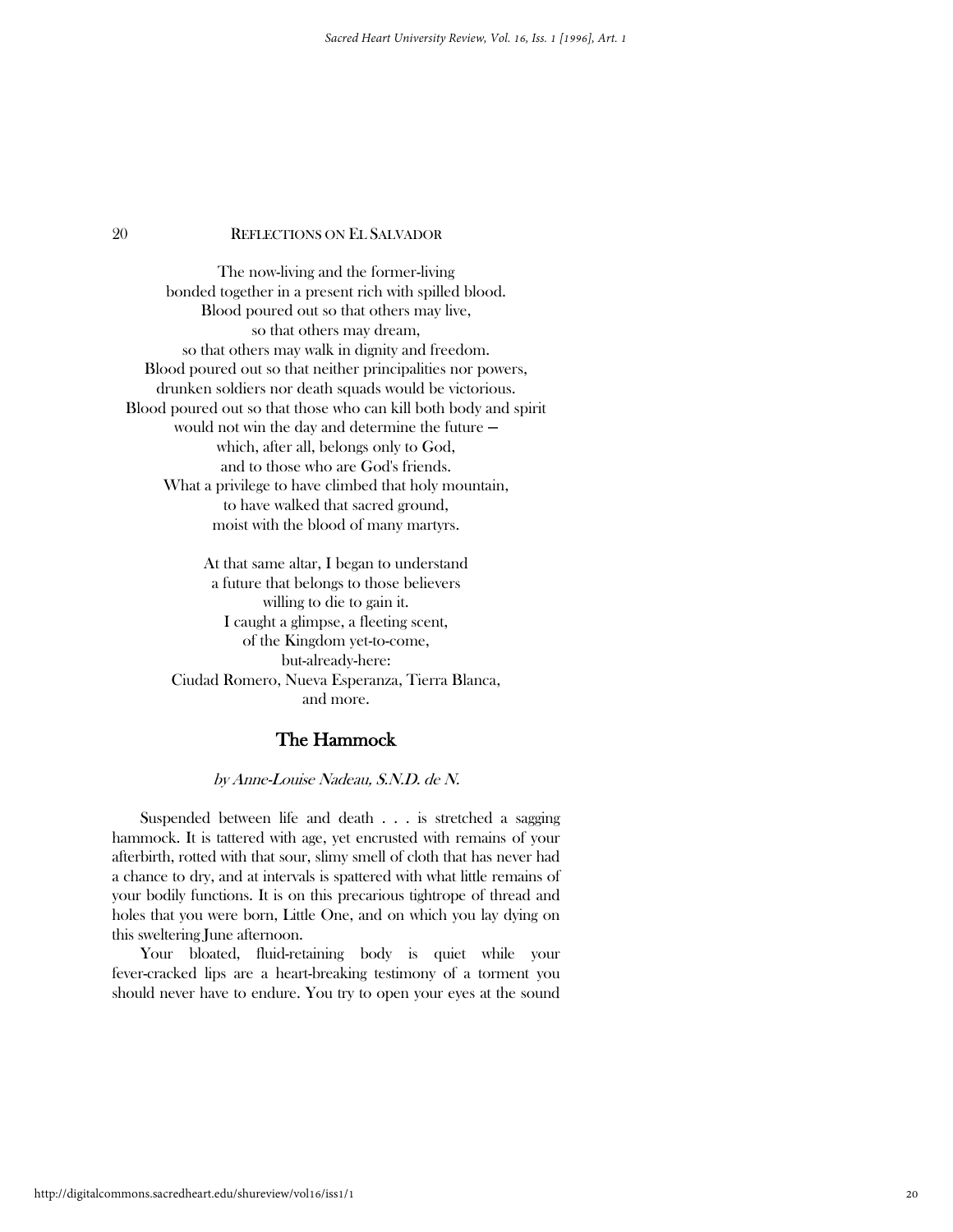of our shuffling feet, but you are too weak in body to keep them open and too far away in mind to make them focus. You are dying, Little One, like your brother and sister before you, only you have never had a chance to live.

 I no longer sense the others. The stagnant, burning smells in the room are but background . . . the dirt floor tiled with feces and food droppings seems to vanish . . . and all I see are the ever so small skin breaks on your body, sensing all too clearly that fleas and lice have mistaken your flesh for food. You are dying, Little One, and you are only five-and-a-half-months old.

 I want to pick you up, to hold you, to rub your curved back, to give you one moment of comfort in your struggle on the tightrope to another world, but too many admonitions of ``be careful, you don't want to get sick'' hamper the freedom to cuddle you. I settle on an ancient soothing gesture, stroking tenderly and ever so gently, the side of your face. You are calling to me, Little One, and I have no words.

 Your home is a hovel built on a dump site and bordering on railroad tracks leading to nowhere. Your parents are believing people, hoping that at least a few of their remaining six children will have a life that is easier than theirs, and possibly a future too. But your home is also in the eyes of the woman who stands next to the hammock. She is the one who bore and birthed you, and her withering breasts are drying up. Soon, Little One, there will be nothing to swallow.

 You manage a weak, tiny smile, which, to me, is the best and the broadest. Your response to my touch is your gift to me . . . and perhaps . . . for one brief moment . . . you know the unconditionality of my love for you flowing through fingers that will always remember the feel of your face. Your name, Little One, was Magali Guadalupe.

 Like the hammock on which you lived and died, your tiny life spanned an eternity in the heart of one whose only Little One was you.

# Privilege

#### by Christel Manning

 It was a hot Monday afternoon and we were visiting María Madre de los Pobres, one of the poorest communities in San Salvador. The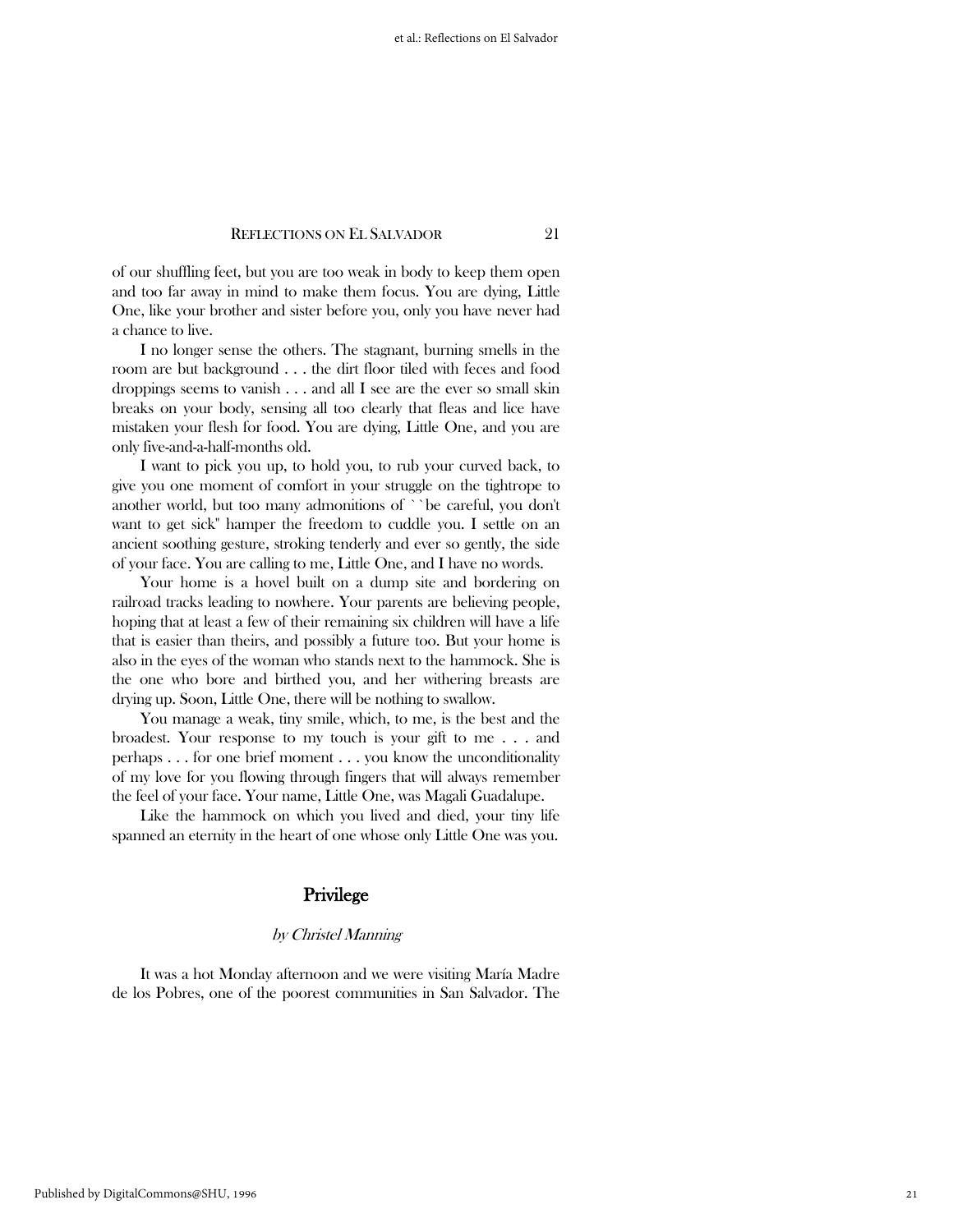local woman who was guiding us led us inside one of the shacks to meet a family who lived there. The ``house" we entered was about the size of my office, which I had always considered to be quite small. Patched together from corrugated metal and pieces of cardboard and plastic, it was built off a narrow dirt path to the side of the mountain, using the earth itself as one of its four walls. It was dark inside and crowded, a long narrow room with low ceilings, no windows, dirt floor. Near the entrance was a wood-burning stove, some food cooking on an open fire, filling the air with smoke that mixed with the putrid odor of sweat and decaying food. A large wooden cross leaned against the wall near the stove. Old, dirty mattresses were pushed up against all of the other walls; food and clothing were hanging from the ceiling. Half-naked children, ranging in age from one to about eight years old, seemed to be everywhere. Their mother, Francisca, a small thin woman with big sunken dark eyes sat on one of the mattresses rocking her youngest child in a hammock. The child was pale, almost gray, its eyes feverish. Francisca told us that two of her other children had died from disease, most recently the twin of the toddler playing on the bed behind her.

 ``What are we doing here?'' I wondered as I looked at our delegation, white and clean, crowded into the middle of the room, not sitting down because all the beds were so dirty, trying not to breathe deeply to avoid the stench of smoke and rotting garbage, asking questions of this woman so we could ``listen to her story'' and ``feel solidarity with the poor.'' Just then I heard a little voice behind me ask in Spanish: ``Who are you and what are you doing here?'' I turned to look at a beautiful, bright-eyed girl and a mischievous looking boy, perhaps seven or eight years old. I explained to them that we were Americans visiting El Salvador to learn about the people here. The girl said her name was Marisol and that she lived here with six brothers and sisters. She stated matter-of-factly that her little brother had just died, and then proudly told me that she went to school and was doing really well. When our guide turned and praised her for her high grades, she got excited and started crawling under the bed to search for her school books. She finally came out and stood on the bed with her brother, holding some honorary plaque she had received, posing for a picture. The cameras flashed, we asked some more questions, we turned to leave. As I walked by Francisca, she began speaking in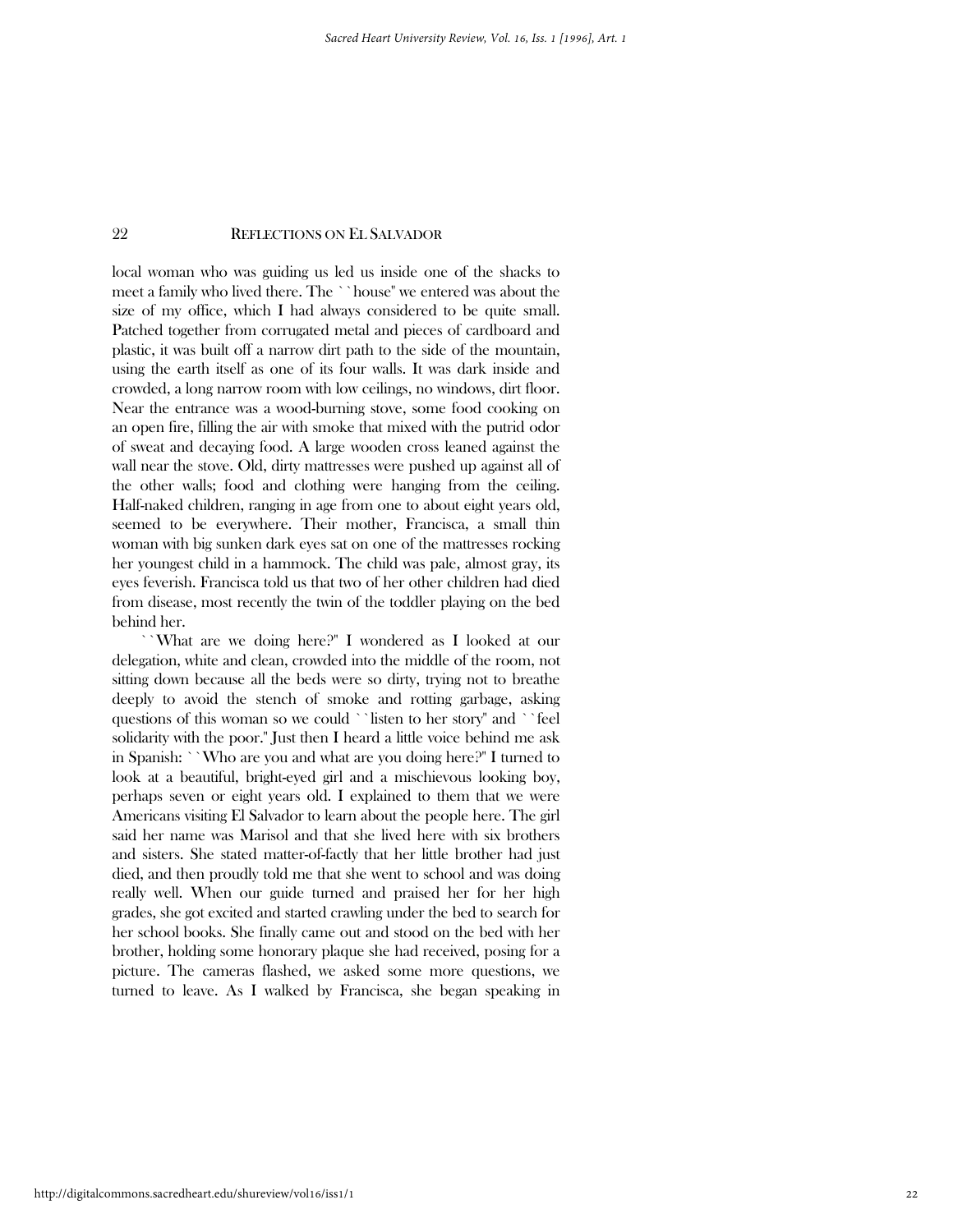Spanish, quickly, urgently, but I couldn't understand what she was saying. After the last American ducked through the low door of her house, blinking in the bright sunshine, she came out and stood by the door, her dark eyes following us as we trudged further up the hill.

 I was still thinking of her that night, just before dawn, as I lay in my bed, clammy with sweat and shivering with fever, exhausted from hours of diarrhea and vomiting. I felt like I was dying of thirst, but l couldn't even keep a glass of water down. I wanted to take a shower to cool off and started heading for the bathroom across the hall. It was only ten feet away, but halfway there I felt my knees give out. I crawled the rest of the way to the bathroom ─ and passed out. When I came to, I had no idea where I was. Ann was there asking if I hit my head on the toilet. I didn't know. Leaning on Ann, I slowly walked back towards my bedroom. I blacked out again — and woke up lying on the floor. My pants were wet. There was shit on the ground. I felt so weak I couldn't get up again. Ann called an ambulance and, with the help of another woman, carried me back to my bed. I felt humiliated, helpless, and deeply grateful for their assistance.

Humiliation, helplessness, and dependence on assistance  $-$  these are conditions the poor must face most of the time. For me, the experience was temporary: within an hour of the events just described, I was in the hospital (the best of El Salvador), washed, dressed in a clean gown, lying on a freshly made bed in a private, air-conditioned room. My head ached and there were tubes sticking out of my arm, but I felt safe. I knew eventually everything would be alright. Francisca will probably never feel this way. Whatever she was trying to tell me, it did not express confidence but fear and desperation. The doctor told me I may have got sick from touching her child or something else in her home. Her baby will die, and I will live — just because I am not poor.

 Yet Francisca and her children also exhibited a dignity and resilience that most of us have never developed. In the midst of poverty and degradation, Marisol studies her school books and looks to the future with excitement and hope. Francisca sells tamales to feed her family, makes sure her children go to school, and works with the church to improve the community. Despite the death of her children, she has not given up. I wonder if I would have the strength to live her life. I am privileged because I am not poor. I also feel privileged to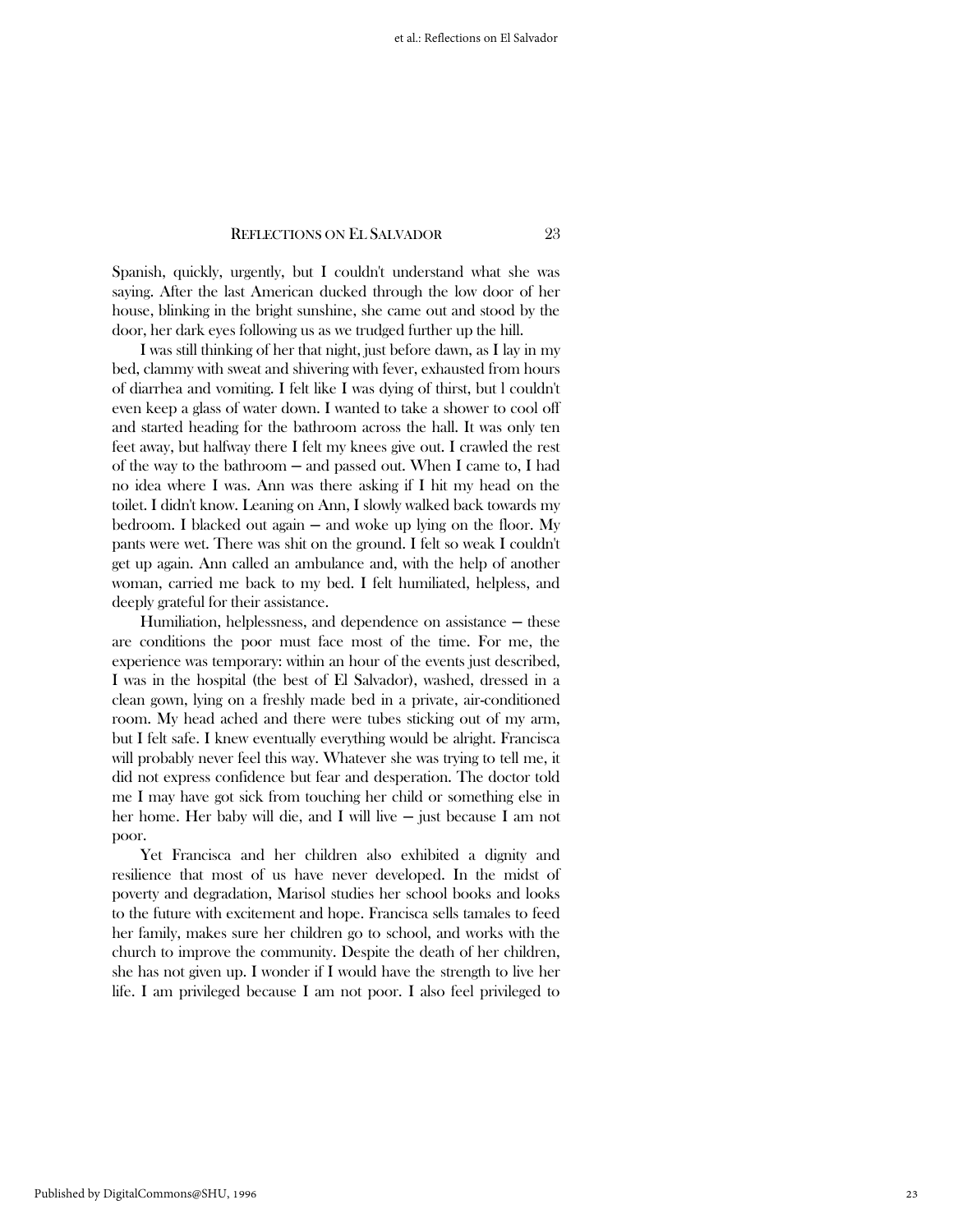have met Francisca and her family.

# The Spirit of the Children

#### by Sandra Weingart

 The spirit of El Salvador is seen most clearly in the lives of her children. Bright eyes and flashing smiles in an overcrowded, unlit aluminum hut that serves as a schoolroom speak of faith in a better future. It is for that future that their parents fought a ten-year civil war and faced down the brutality of people who valued these lives only for the labor that they might someday supply. It is the hope in these small faces that keeps people struggling to survive in an economy and an environment that are shattered into worse disarray than before the war. This is why salvadoreños look at the overwhelming challenge to provide even the most basic needs of life for their families and say, ``Yes, it is hard. But we haven't come this far to give up now.''

 This chorus of hope and faith needs nurturing. The quiet whimpers of a two-month old child too severely ill even to cry threaten to overwhelm the animated voice of her older sister, eager to share with the gringo visitors her pride in achieving excellent marks and a certificate of merit in school. I met many children in El Salvador, but this is the story that resonates most strongly. Eight-year old Marisol, the proud scholar, is the eldest child of a family that lives in desperate poverty in the parish of María Madre de los Pobres in San Salvador. Her mother has given birth to eight children and already lost two, one to a motor vehicle accident and one to dehydration due to diarrhea. Marisol lives in a two-room hut that clings to the side of a ravine in an overcrowded parish in the capital city. There were no sanitary facilities and no running water. The water that was hauled in jars from a faucet several streets away came from a river that is used as a garbage dump, with pigs rooting in it.

 Despair speaks very loudly in this little champa, but Marisol will not be silenced. She graciously invited us into her home and bustled around finding seats for everyone, in itself not an easy task. She introduced herself and her siblings and comforted the little ones frightened by this group of strangers. Shortly afterward we were urged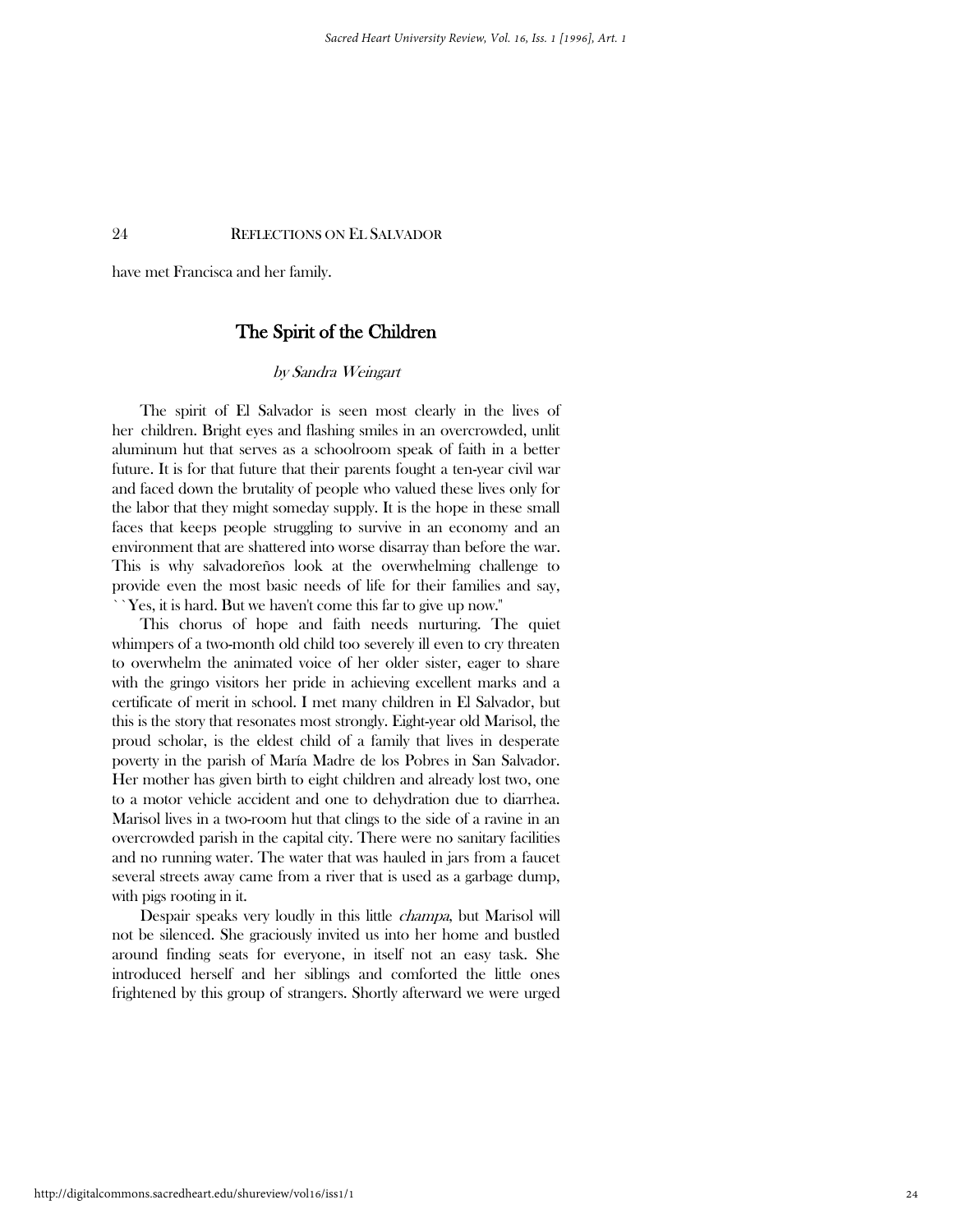to look at her outstanding report card and her merit certificate. A brilliant smile illuminates the photographs for which she happily posed. Such a remarkable little girl living in surrealistic conditions.

 For Marisol's radiance shines even brighter because hers is not simply the glow of happy, carefree childhood. She is on intimate terms with hunger and disease, squalor and fear. By second grade she had already lost two siblings, and the ailing baby sister she soothed on a hot Sunday afternoon late in June has almost certainly died by the Saturday morning at the end of August when I record these thoughts. In a neighborhood where no one has anything even approaching the basic necessities of life, walls are topped with broken glass to prevent even what little is contained within them from being stolen. But Marisol does not give in. It was of such indomitable faith in better things that St. Paul wrote in his letter to the Corinthians, `` [love] always protects, always trusts, always hopes, always perseveres'' (1 Cor. 13:7, NIV). Faced with conditions that would dishearten many an older, more educated, more worldly person, this little girl loves life.

 Such love must be cultivated in the strong ones like Marisol, and transplanted and nurtured in the more fragile ones. Everyone has a right to hope for a brighter future, and each of us has the responsibility to contribute to making that hope a reality. Some will accomplish this in the manner of delegation leader Scott Wright, who spent many years doing pastoral work among displaced people in El Salvador. Others will find their opportunities right here in our own neighborhood. We have only to open our eyes and our hearts to see the need.

 Hope and despair often live in the same house. We must value hope as our most honored guest and leave no room for despair.

# Poems on El Salvador

by Jean Stokan

### Something Sacred Happened, or Lorena's Song

Written amidst the tears and testimony of Lorena, tortured in April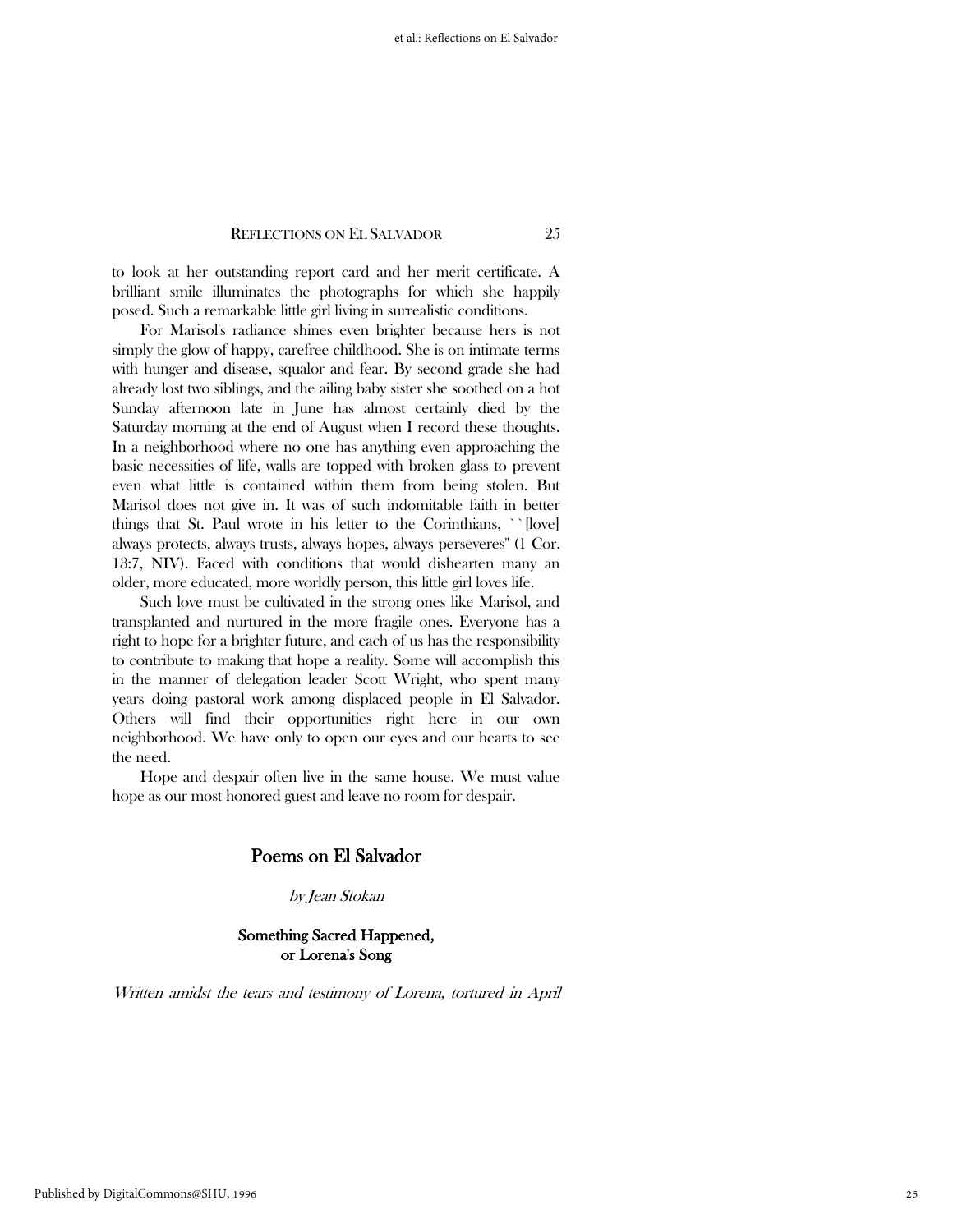### 1989 with other leadership of CRIPDES (Christian Committee for the Displaced)

 I will rock my empty heart sing songs of Lorena's tears wade in them as memories of pain and torture scars pull strength forward. In this fertile land drenched in blood I thought my roots were planted deep but somehow deeper still your wounds drew me in far more.

 Something sacred happens when you hold up the body of Christ when you hold the body of Christ and remember.

 Something sacred happens when you share your pain when we touch the open wound.

 Strike a woman and you do strike a rock. Strike a people and you've built a movement.

 And now, though the mountains of work grow faster than we, we will not be consumed but draw from this well buckets of strength renewal.

Lorena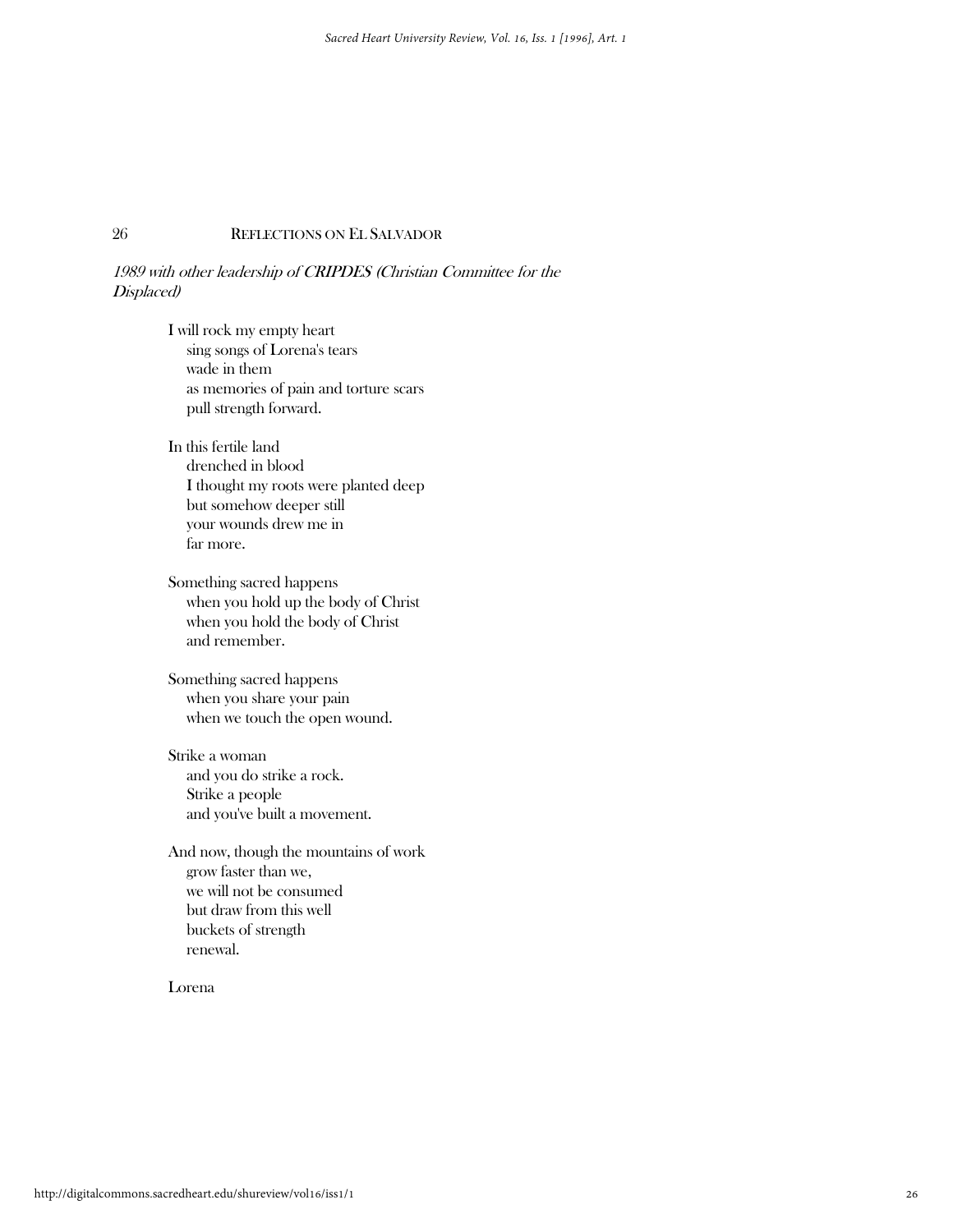something sacred happened and we must hold it up and hold each other lay gentle kisses and rock each other

 until the spring of hope bubbles through concrete

 until children's stomachs are fed the blind have glasses the barefoot wear shoes.

 Crippled and tired let us remember these sacred moments.

# Beckoning

December 9, 1995, El Salvador, after the four U.S. Churchwomen's fifteenth anniversary

> One more time on holy ground I beckon the martyrs this time to stir up my hope and the hope of all the tired ones the discouraged the disillusioned the broken.

 If anyone could do it it would be they.

 Yet martyrs beckon us too to live for them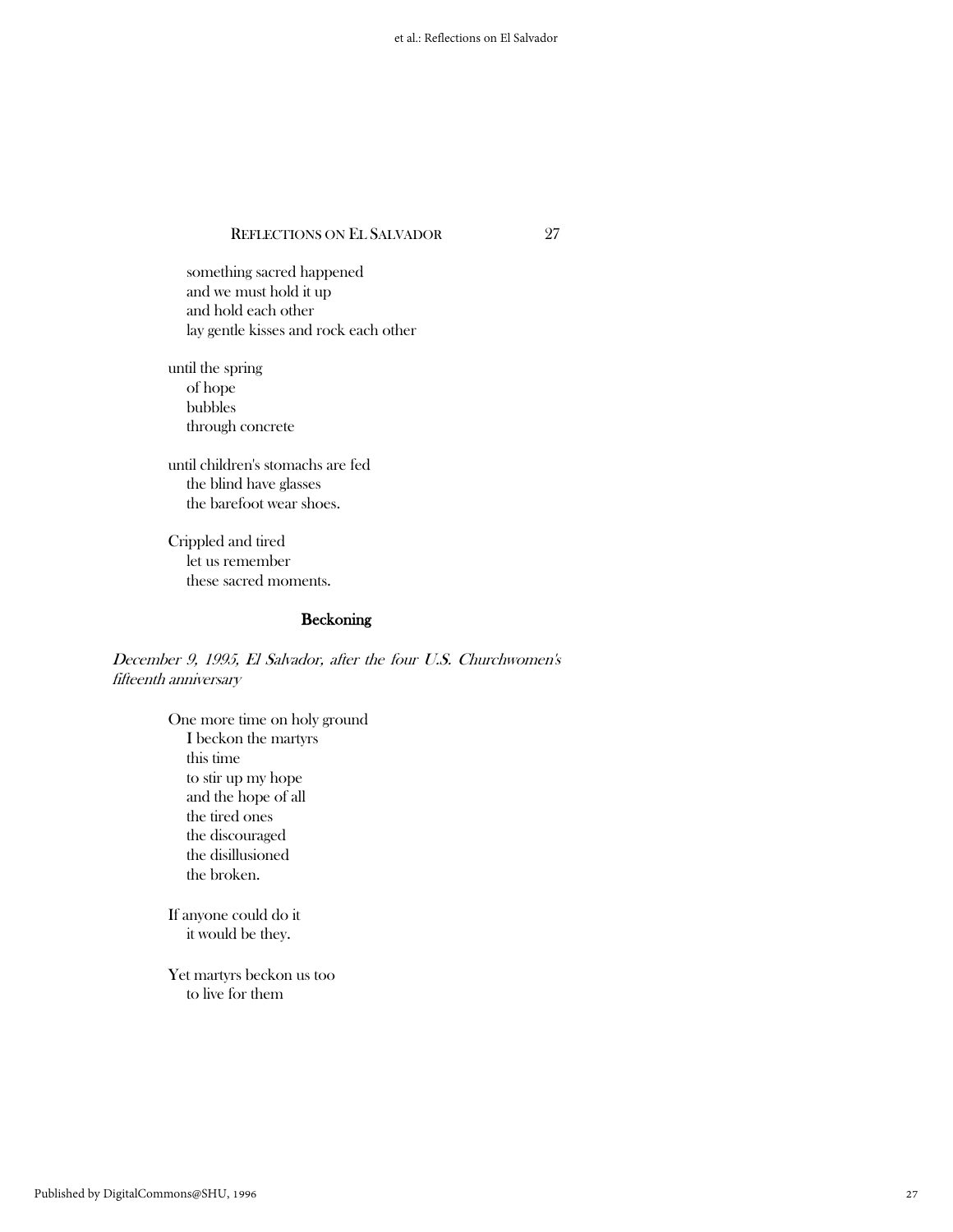and dance to feel joy and laugh to rest and start again.

 So that not one drop of their blood be shed in vain let us dance and laugh and rest.

 Let us stop and go way down below the blood-stained ground below the ashes to where embers glow.

 Like the women at the tomb let stones be rolled away.

Hope awaits us there.

We can start again.

#### Poverty

December 21, 1995, on the plane leaving El Salvador, remembering María Madre de los Pobres

Poverty

 poverty pushes people presses people down then together tight in cramped spaces. Poverty crushes crushes people old women's legs bowed out at the knees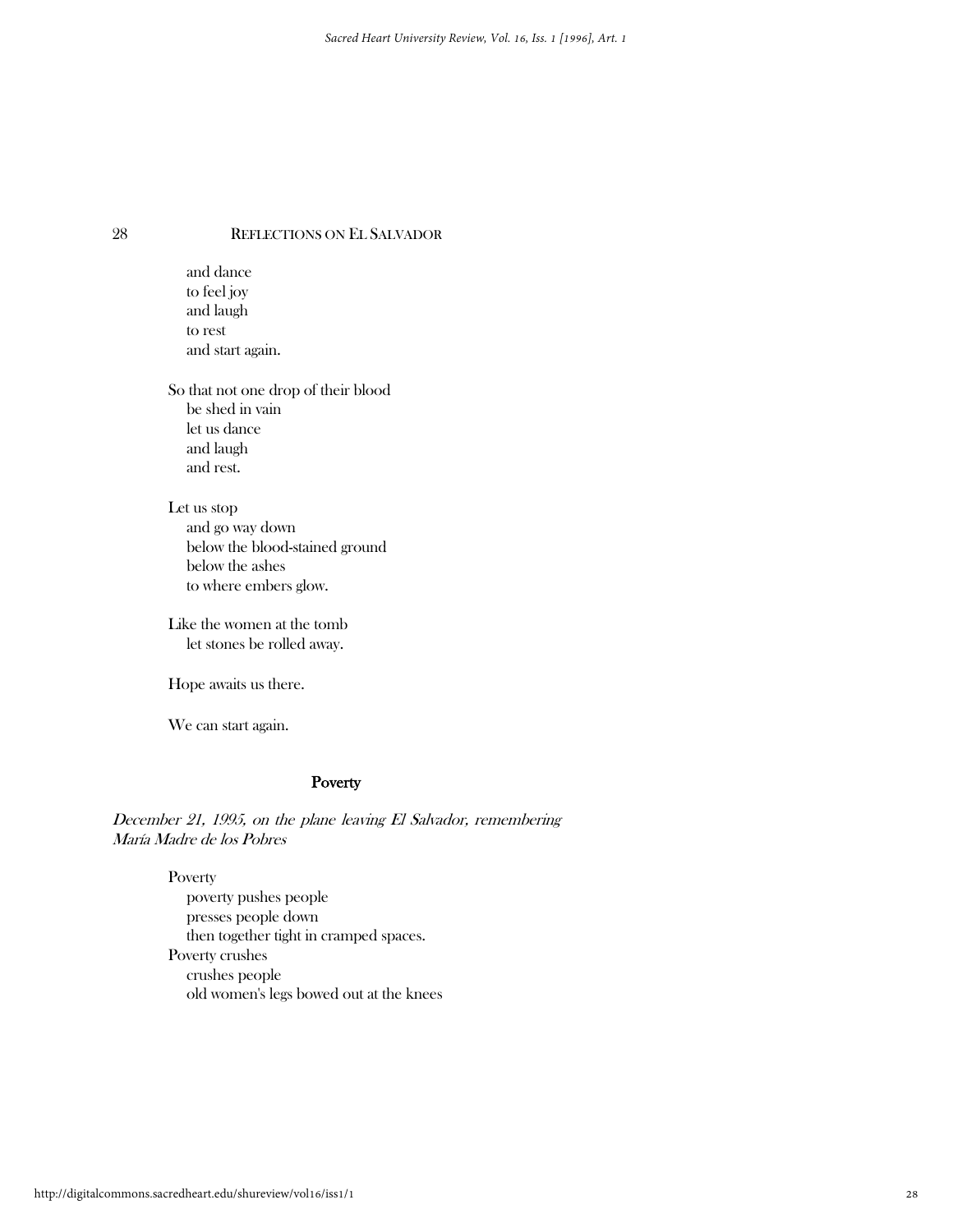from the weight of heavy loads carrying every drop of water they've ever used and their 10 children and then some. Poverty makes some desperate others clear. Poverty robs one of energy of life itself Poverty cries in the night in hungry children's stomachs in the beaten bodies of women in the silence of infants' stares too weak to cry. Poverty makes some crazy drives street kids to sniffing glue to transcend the stench of seeming hopelessness. Poverty meets you on the roads in cupped hands at intersections where the crippled straddle the lanes and crawl up to your car window with those wanting eyes where 5-year-olds beg you to buy a chiclet Why do we tell ourselves our few *centavos* won't make the difference when the poorest Salvadorans lay theirs in the cupped hands? The desperation tears at my soul pulls me in like a tornado in reverse.

 I know there's hope somewhere but it's moving so fast and it feels like we're going backward so fast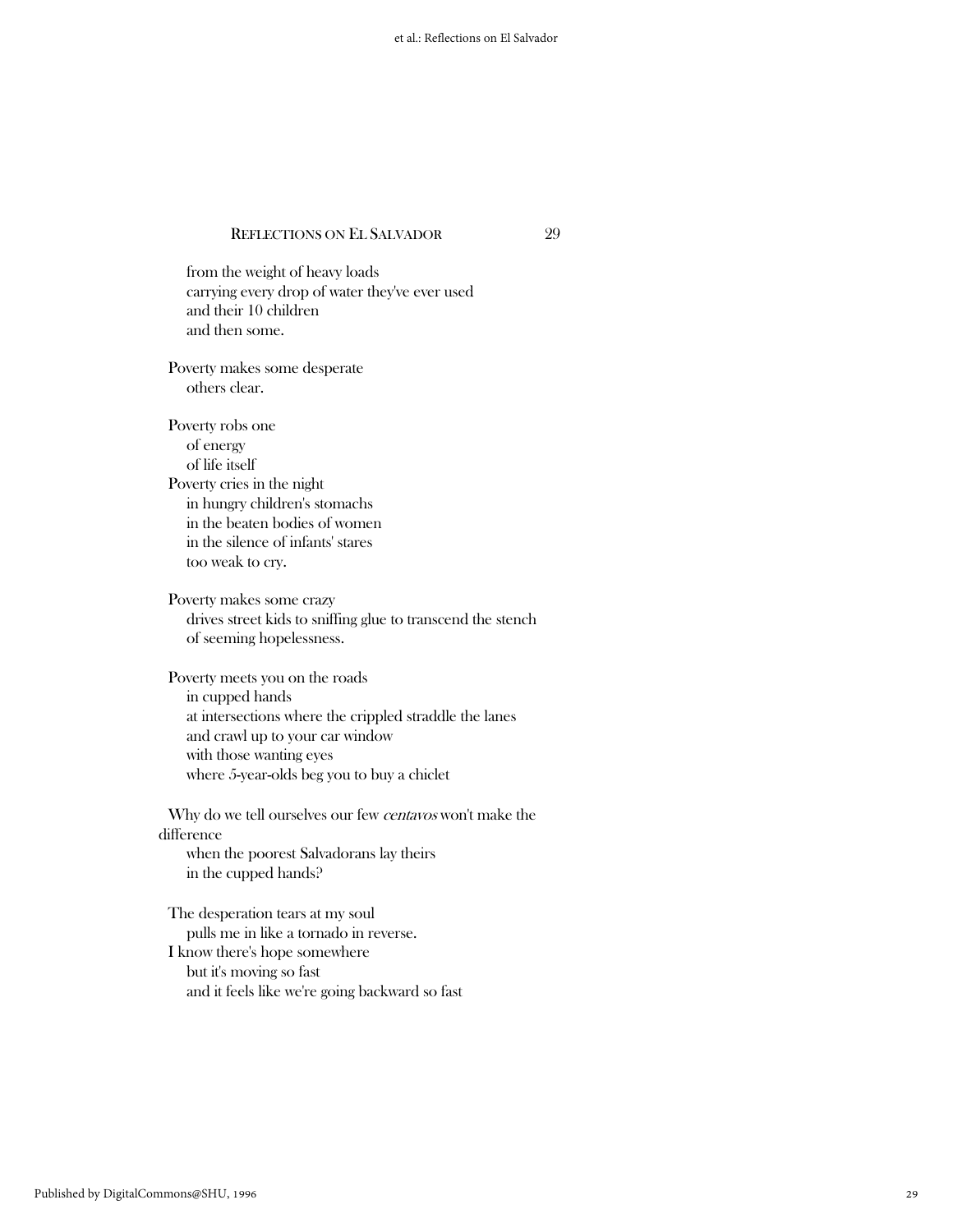with every passing second passing second and the kids are dying so fast with every passing second and the young are giving up so fast, so fast.

 What can we do? I know there's hope somewhere somewhere.

# Who Are the Terrorists?

March 21, 1995, one month after spring came

 I too grieve I grieve for victims of the Oklahoma City bombing My tears are real the weight on my chest heavy

 Yet multiply this by 100 more bombs, maybe thousands and glimpse what we did in just one day of the Gulf War to other day care centers and hospitals 200,000 persons dead by bombs and their aftermath women and children. Reporters were banned pictures forbidden they learned from Vietnam that body bags each night on the TV news stirs up the U.S. public so we only saw fireworks and played clean stealth computer games. Iraqi children are children too. Who are the terrorists?

It calls to mind the space shuttle accident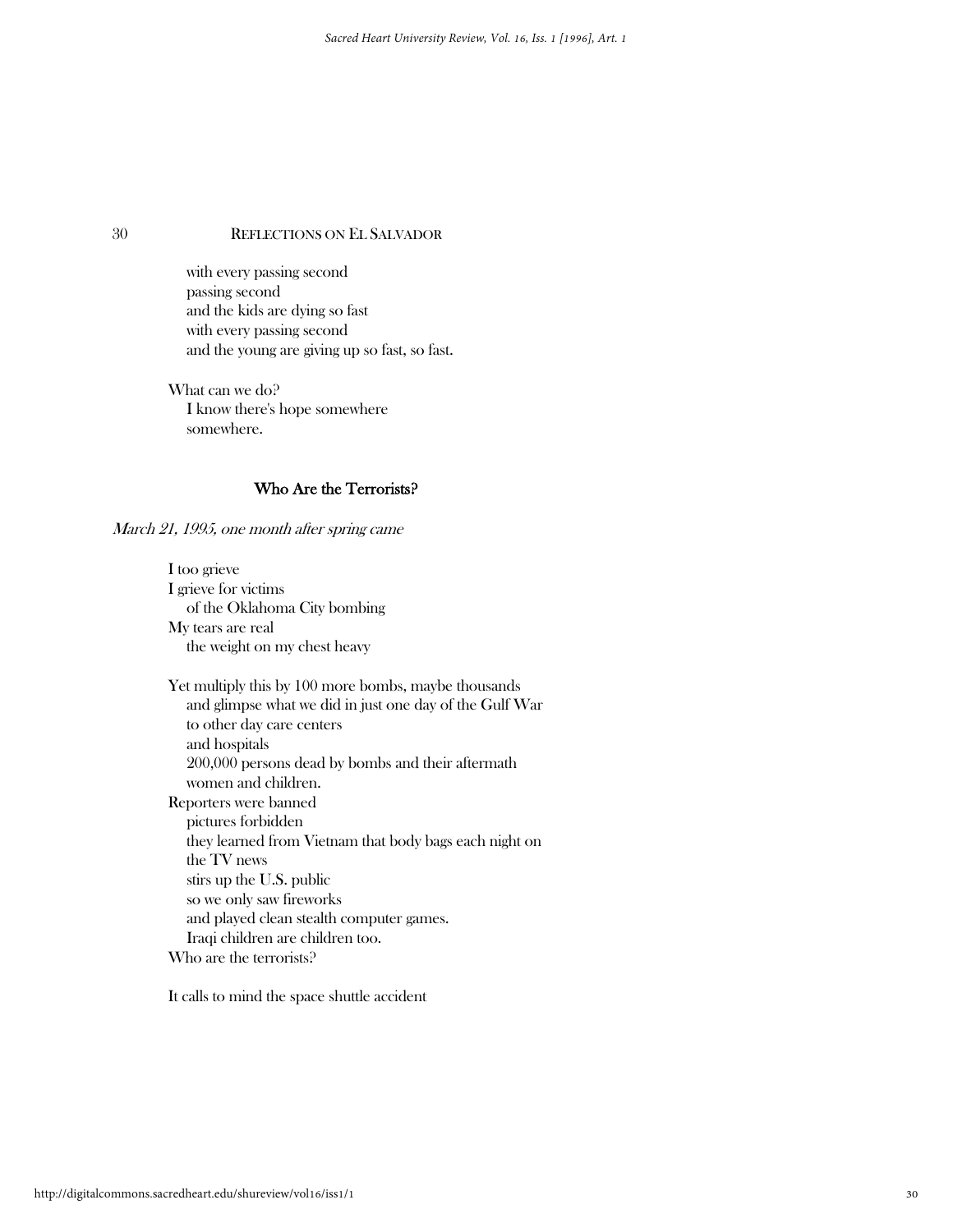a teacher died a nation mourned and I grieved too But I had just been to El Salvador and met teachers who were tortured not by accident, but by design tens of thousands of them and workers, catechists, Jesuits, children killed by a military to whom we gave over one million dollars a day And I stood in a home in Corral de Piedra ten days after it was bombed they were still scraping from the walls parts of children's brains, embedded deep from the force and I saw a tuft of hair on the floor and in the yard bullet casings made in Illinois and I ask, who are the terrorists? And if El Salvador was bad, in Guatemala, a genocide  $-200,000$  indigenous people killed since our 1954 CIA-backed coup to help United Fruit keep land that peasants need and in the early  $80s - 440$  villages wiped off the map in only 3 years And who do you think funded death squads in Haiti? And in Vietnam, U.S. mines left there are still exploding, tearing children apart. How long will we relegate ``terrorism'' to acts of a few individuals not nations, who wage war. And if we want to concern ourselves with terrorist prevention why do we focus only on fancy security devices, tighter borders, more FBI infiltration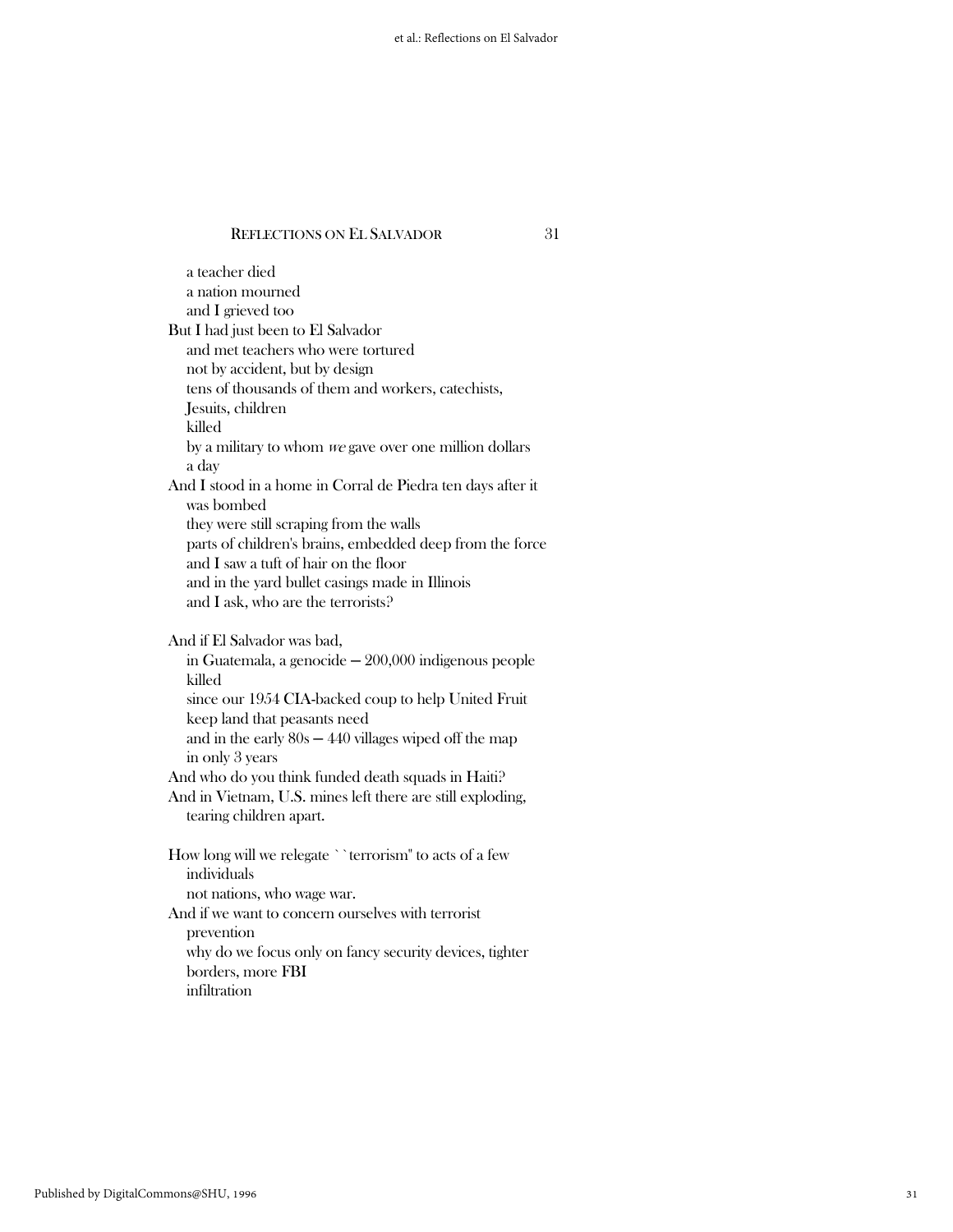. . . instead of an examination of conscience.

 What about our infiltration of borders foreign policies to protect U.S. business interests abroad at the expense of millions of Third World poor who die in silence from hunger, or as victims of torture, repression and war. How long will we deny the blood on our hands the self-centered plundering of all the resources we can get for us alone at any cost. Why are we surprised terrorism has hit home. Oklahoma City an evil so great on this soil, some think it's a sign of the Last Days. Well what do you think its been like living in Iraq, or El Salvador, or Guatemala? for those who are poor? for children? Hiroshima city what did that look like with every building destroyed children burned alive, vaporized and then Nagasaki and we can't even take the first step and say we are sorry? I grieve I too grieve for victims

 of the Oklahoma City bombing My tears are real the weight on my chest heavy.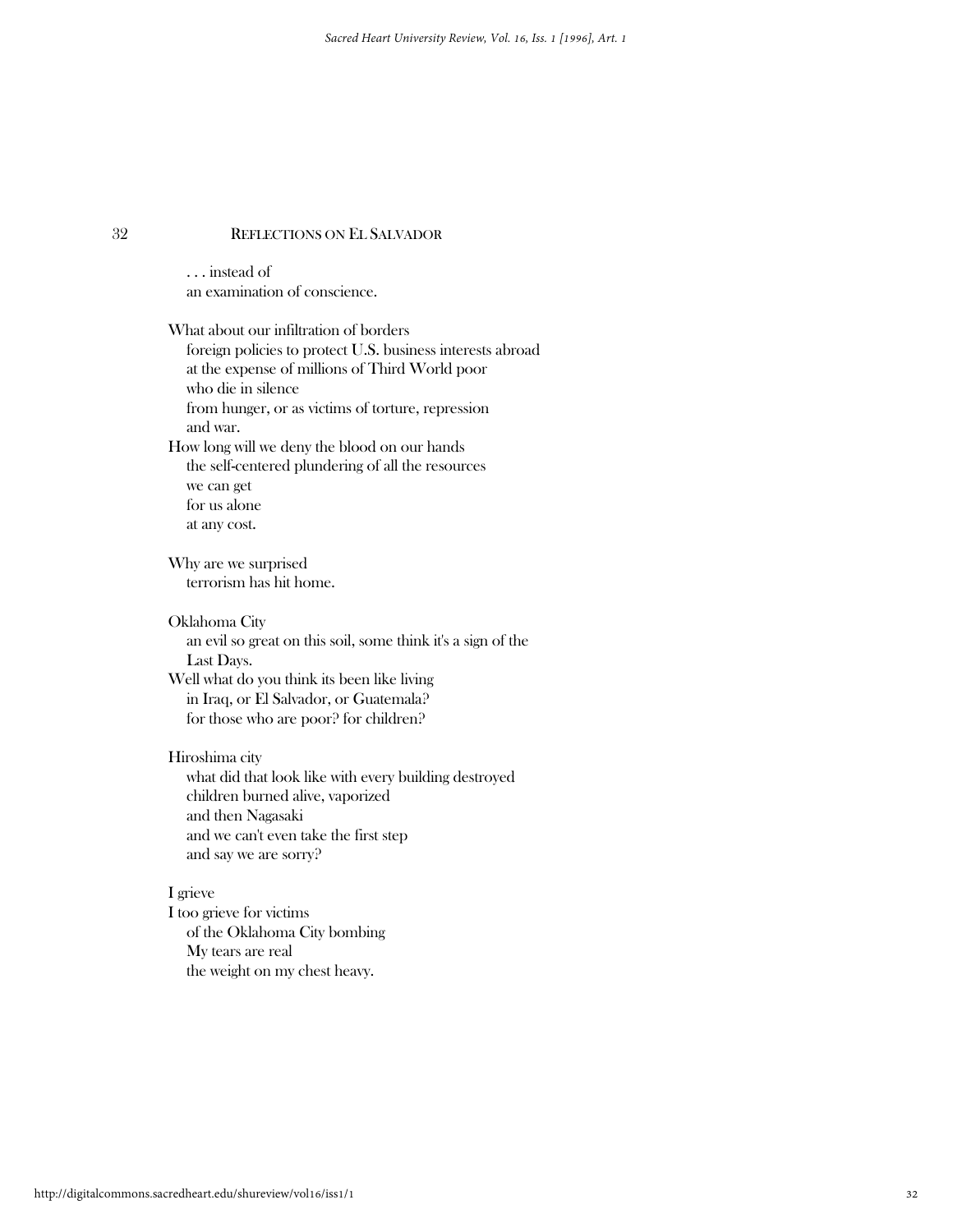It's not the first time I grieve so.

# Messages from El Salvador

### by Ralph Corrigan

Several messages leap out of *la realidad nacional* of El Salvador: the numbing horrors of a civil war that ripped apart families; the short-lived ecstasy of the Salvadoran people after the signing of the peace accords; the oppression of a third-world nation that provides slave labor in the *maquilas* for the emerging global economy; the ecological disaster of a small country embracing ``consumerism'' with few safeguards for ensuring the survival of limited land, water and air resources; the growing displacement of campesino war refugees, forced off their lands by payments on loans they cannot make; the inability of the new Civilian National Police to contain the criminal activities of gangs; the unconscionable number of violent deaths in the last couple of years; and the currently escalating terror-tactics of the right-wing death squads.

All negative messages from El Salvador.

 But other messages, made clear during my three visits to this country, radiate from the hearts of the Salvadoran people. The first was what Dean Brackley from the University of Central America referred to as the ``broken heart'' experience - a Salvadoran experience that serves as a wake-up call for visiting international delegations. ``Unless you are some kind of stone," he said, ``these people, this reality has the capacity, I think, to blow your world apart to blow it way.'' In a talk to our second delegation, subsequently published in the pages of the Sacred Heart University Review (Volume XIII), he said:

It is extremely important in the course of our university studies that we encounter the poor. It requires, I'm convinced, an experience like El Salvador. Maybe an experience in Bridgeport. . . . You come here to El Salvador, and you're apprehensive. . . . But you find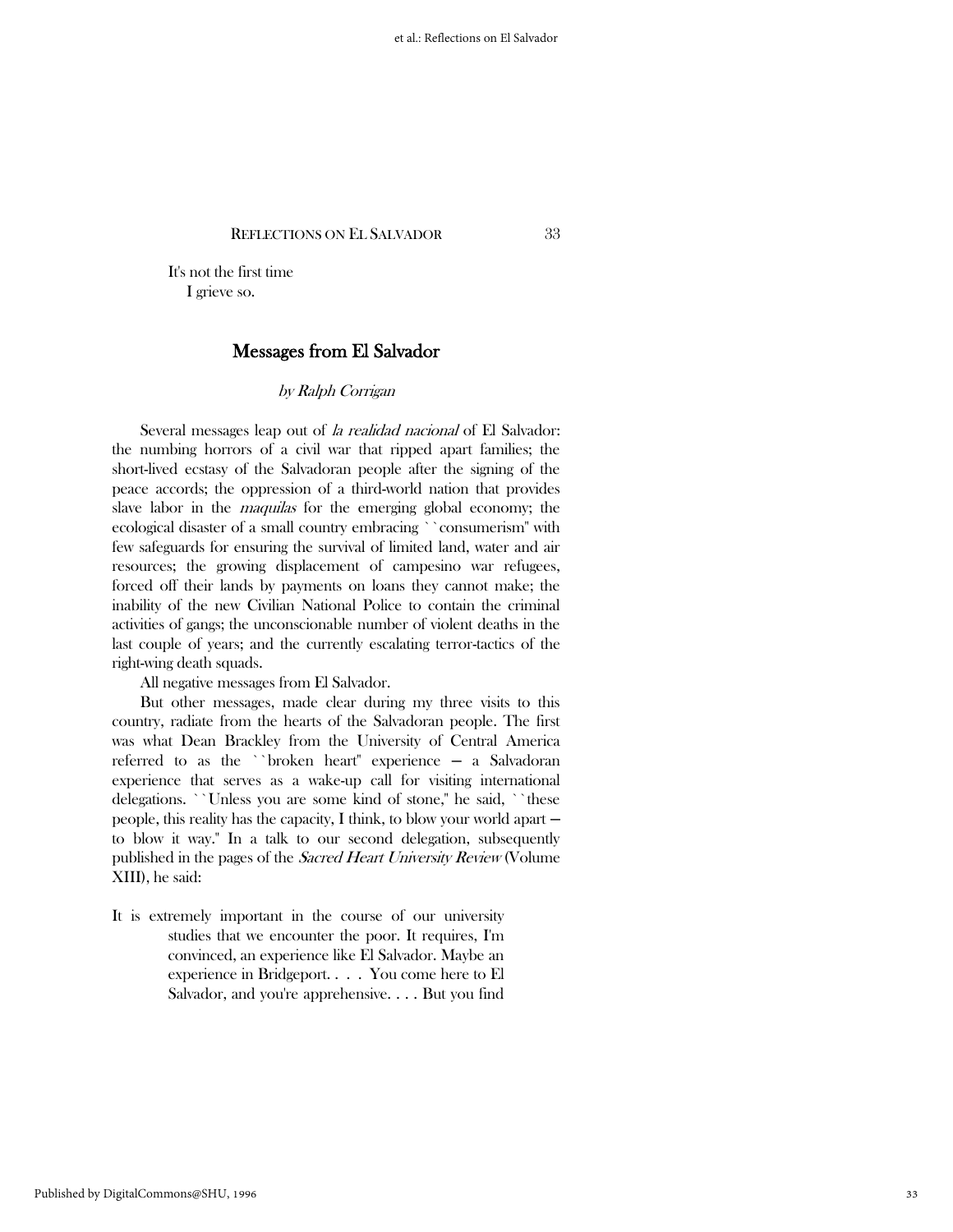these people accept you. . . . They tell you these unbelievable horror stories. You cry. They break your heart. You feel your world crumbling around you. But you're glad you came. . . . Because we begin to discover that there's a revolution going on here from the ground up. And that the power of love is real. We have people here willing to give their lives four or five times over for the sake of community, which is something we don't find that often in the States.

Yes, the voices, the stories, the people of El Salvador and the palpable strength of their faith in God coupled with their hopes for a better future, drove a wedge in my heart. I found that these people, on the edge of starvation and death, could be so gracious, so kind, so loving, so giving to our delegations of what meager supplies they had, and beyond that they embraced a radiant hope for the future in the face of seemingly insurmountable odds. As Brackley says, ``the power of love is real.'' It is an all-enveloping warmth, and it has to be experienced to be believed.

 My last trip this past summer opened my eyes even more. First, I couldn't believe how welcome we were made to feel at the places our university delegations previously visited and where commitments of assistance were proffered in the past and honored. Perhaps the huge, multi-colored welcoming sign across the front of the church at Tierra Blanca when we arrived said it all: "Bienvenidos miembros de la Universidad del Sagrado Corazón.'' The people were telling us: we know that you are with us, that you are not just passing through, and we appreciate the efforts you have made on our behalf back in the States.

 This last visit again placed me in the presence of people who have assumed the role of wisdom figures in my life: Soledad, a charismatic, visionary, and tireless leader of a thriving community of war refugees in Nueva Esperanza (recently honored at the United Nations for her heroic community-building efforts); Sister Elena, a humble, caring, saint of a woman from Oregon who devotes her life to serving the poor in the town of Tierra Blanca in the Province of Usulután; Dave Blanchard, a Carmelite priest, who has worked tirelessly for years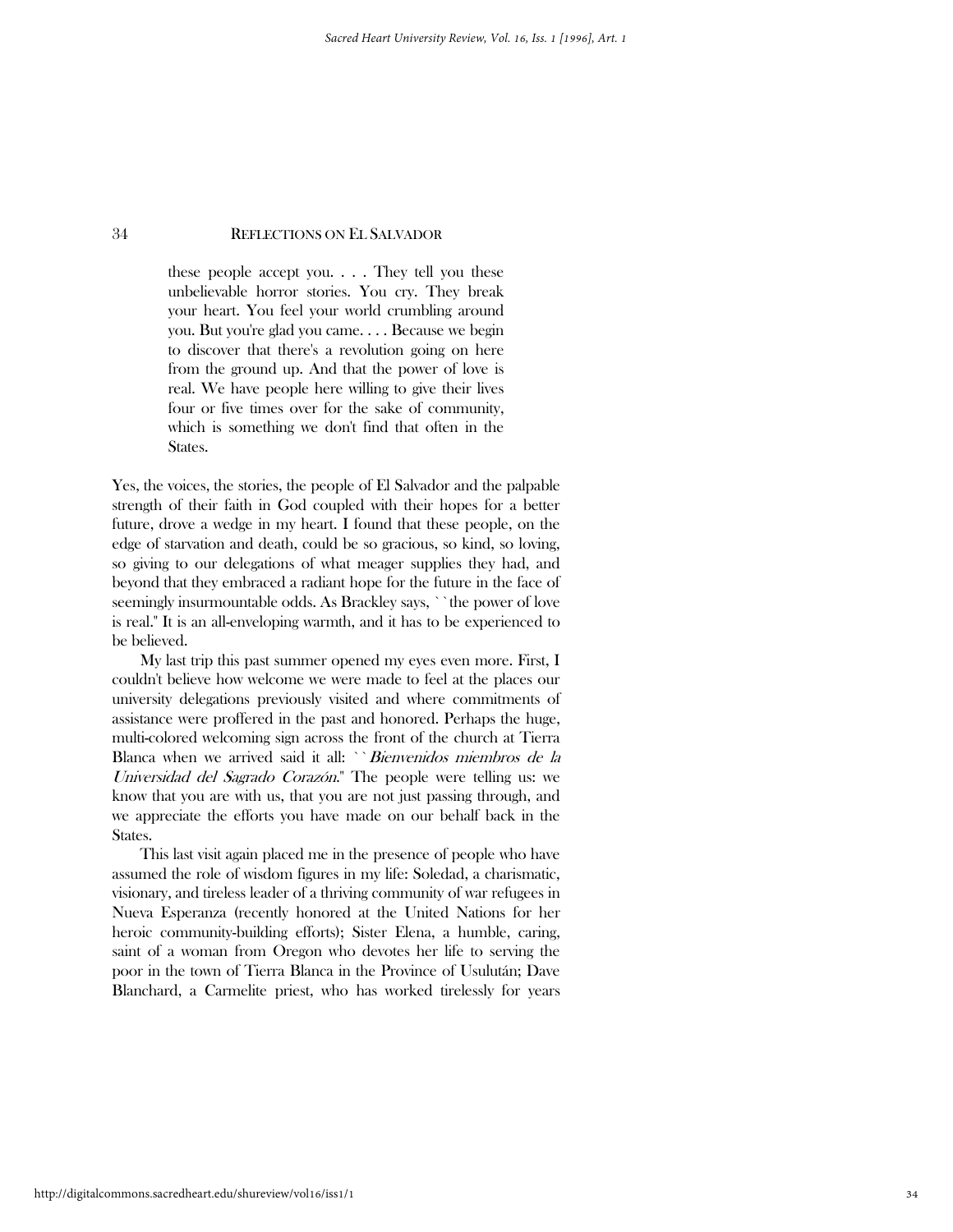building a more self-sufficient community with displaced war refugees in Calle Real on the outskirts of the capital of San Salvador; and Dean Brackley, a teacher at the UCA and advocate for working with the poor, who was quick to respond to the world-wide call for new teachers when his fellow-Jesuits were assassinated in 1989.

 On this last trip I was fortunate to spend time with our guides from EPICA - Ann Butwell, a gracious, compassionate woman with a deep love for the Salvadoran people, and Scott Wright and his wife, Jean Stokan, both of whom lend new meaning to the notion of ``walking with the people.'' For example, after working for two years as a catechist and literacy teacher in refugee camps in Honduras, Scott felt compelled to move into the center of the war for its duration. He tells it this way in his book The Promised Land: Death and Life in El Salvador:

In March of 1983 a new wave of refugees reached the refugee camps in Mesa Grande. Each story the refugees told planted a seed in my heart and challenged me to draw closer to the suffering of the people. It was difficult for me to imagine the suffering that they had experienced. I longed to see for myself the villages they had left behind and to share more of the life of these people who had become my friends. In June of 1983 I responded to an invitation to accompany the civilian population in the conflictive areas of Chalatenango. As a result of the ``scorched earth'' policy carried out by the Salvadoran military against the civilian population in conflictive areas like Chalatenango, tens of thousands of people were displaced from their homes.

Scott's life among the Salvadorans during their civil war and after the signing of the peace accords has been a song of commitment and hope, a light in the darkness, a startling testimony to the Gospel teaching of living and working with God's people — the poor and oppressed.

Here's how Dean Brackley put it: ``What we are all becoming aware of, here as well as in the States, is that the necessary revolution  $-$